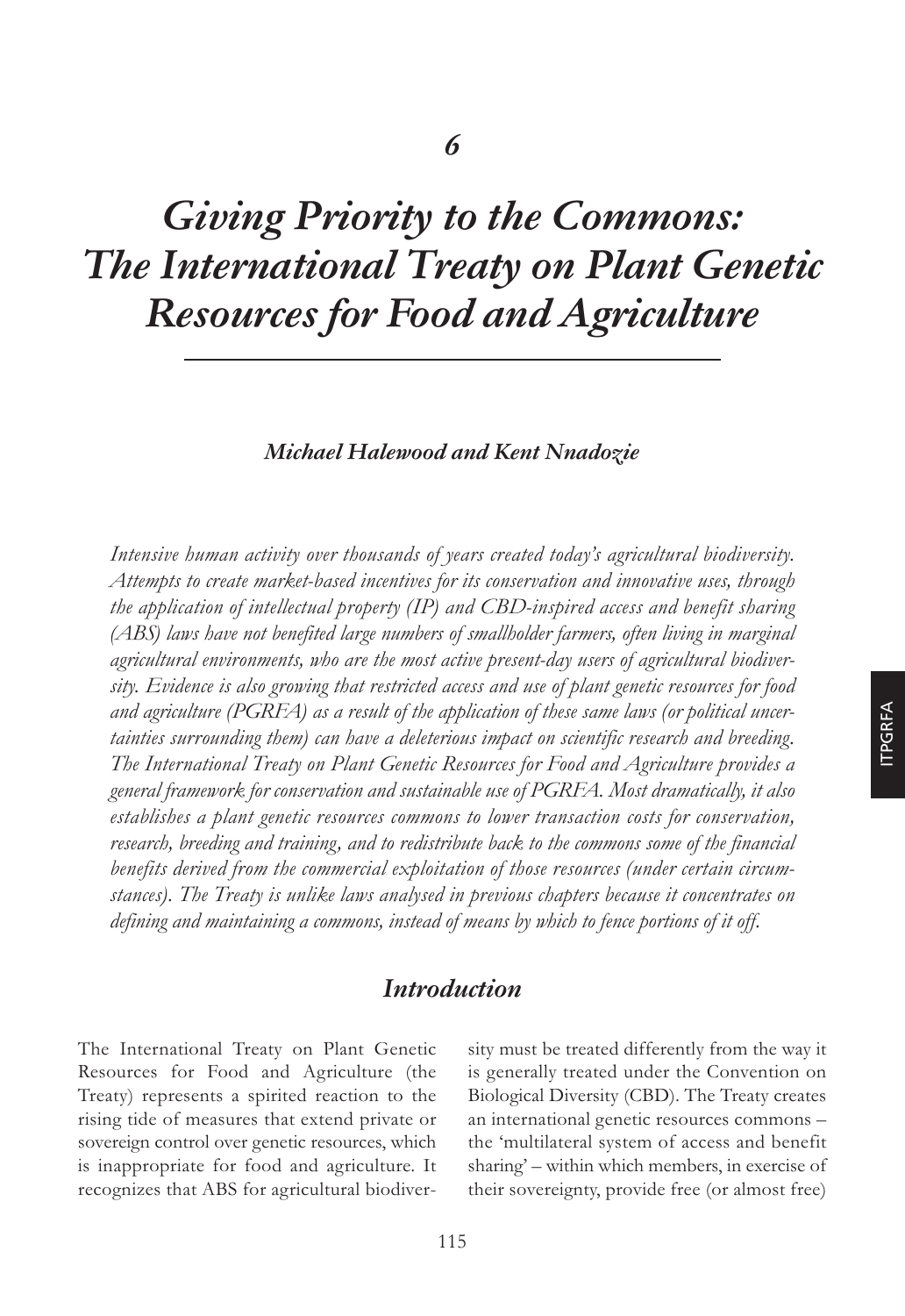access to each other's plant genetic resources for research, breeding, conservation and training. It does not matter how many accessions of different species members bring with them into the club; as long as they agree to share what they have, they can get access to all the other members' materials for their own use. Access to materials within the commons comes largely without strings attached, and the strings that do exist are there to maintain the spirit of the commons. For example, recipients cannot take out intellectual property rights (IPRs) that prohibit others receiving them in the same form from the multilateral system. And if recipients choose to prohibit others from using, for their own research and breeding, any product they develop using materials they got from the commons, they must share a percentage of their sales of that product with the international community through a conservation fund.

The commons does not in any way restrict the sovereignty of countries over their resources; quite the opposite, in fact. The preamble to the Treaty explicitly recognizes that 'in the exercise of their sovereign rights over their plant genetic resources for food and agriculture, states may mutually benefit from the creation of an effective multilateral system for facilitated access to a negotiated selection of these resources and for the fair and equitable sharing of the benefits arising from their use'. Parties first exercised their sovereignty by participating in the negotiations of the Treaty and the creation of the commons, and then by choosing to become a member of it. Furthermore, they can, of course, withdraw from membership in the Treaty if they wish.

The commons created by the Treaty is not yet fully global, but it appears to be well on its way. So far, 113 countries have ratified the Treaty, and a number of others are on the verge of doing so, with each new country adding to the overall number of accessions within the commons. In addition, the eleven International Agricultural Research Centres of the Consultative Group on International Agricultural Research (the CGIAR Centres) holding *ex-situ* collections of plant genetic resources for food and agriculture (PGRFA), the Centro Agronómico Tropical de Investigación y Enseñanza (CATIE) and two of the four organizations hosting collections as part of the International Coconut Genetic Resources Network have placed the collections they host under the framework of the Treaty, to be distributed according to the same rules. At present, it is impossible to say how many accessions of PGRFA are in the Treaty's commons (but it is in the millions), or how many times samples will actually be accessed or provided each year (but it will be in the hundreds of thousands).

Of course, the Treaty is not perfect. It is the product of seven and a half years of often highly polarized negotiations, and a number of compromises were necessary – with some contentious issues left hanging – for the countries involved to be able to agree on the final text in November 2001. Considerable progress has been made since then, but some challenges remain to be addressed before the Treaty, and the commons it creates, can be fully operational.

In this chapter, we briefly review why the Treaty was needed, focusing on the 'international' nature and uses of plant genetic resources for food and agriculture. Then we describe the mechanics of the Treaty, with particular emphasis on the multilateral system of ABS and its intersection with IP laws. We highlight the most innovative aspects of the Treaty, as well as challenges associated with its implementation. We also include accounts of how some of its elements evolved during the negotiations. Finally, we consider the potential implications of the Treaty – both its achievements and its limitations – for ongoing policymaking processes affecting how genetic resources for food and agriculture are conserved (or lost) and used (or ignored).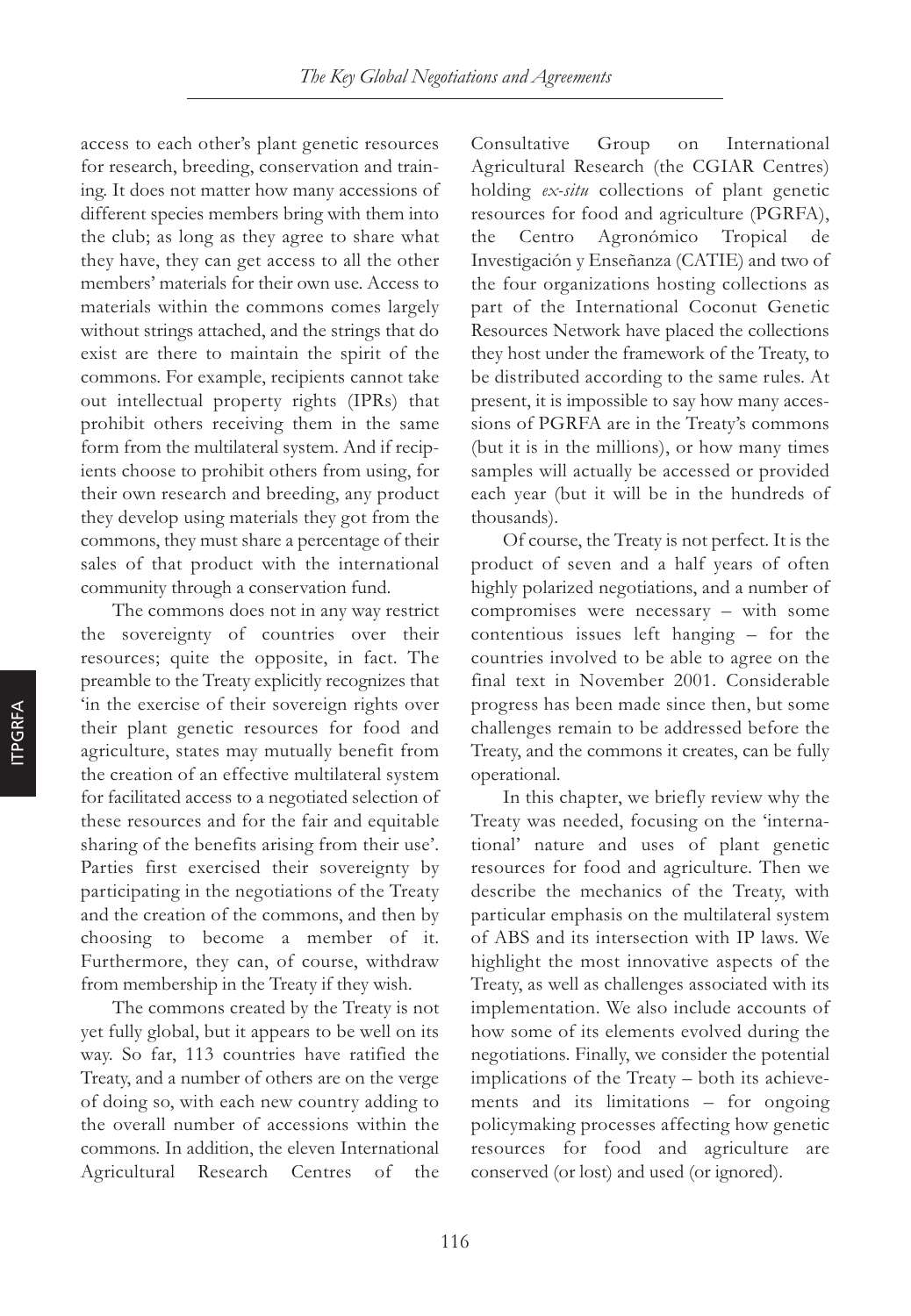# *Why Create a PGRFA Commons?*

The history of the development and use of PGRFA has been characterized by relatively rapid movements of domesticated materials – often in the form of a combination of domesticated crops and animals (and associated pests) – across and among continents, with ultimately a relatively small number of species representing a very high percentage of the daily diets of people around the world (Diamond, 2005). A FAO study on national and regional interdependence revealed that 'four crops – rice, wheat, sugar (beet and cane) and maize account for over 60 per cent of human calorie intake from plants' (Palacios, 1998). All countries are interdependent in their reliance on PGRFA. No region or country is self-sufficient. In examining the contribution of major food crops to peoples' daily caloric consumption around the world, the study concluded that all regions were dependent on PGRFA from other regions to a high degree, with the degree of dependence for most regions being over 50 per cent. No country in the study was ranked as even close to

self-sufficient. This interdependency is graphically illustrated in a number of studies of the international flows of PGRFA and in the pedigrees of crop varieties of major food crops (SGRP, 2006a). For example, the wheat cultivar Sonalika, which was planted on over 6 million hectares in developing countries in 1990, has a pedigree drawing on materials acquired from 15 countries. Sonalika is far from being unique. Major spring bread wheats (planted on more than 0.25 million hectares in the developing world in 1997) on average had 50 farmers' varieties parental combinations (Cassaday et al, 2001). Table 6.1 demonstrates the international nature of the pedigrees of a number of rice varieties.

PGRFA differ from other plant genetic resources (and genetic resources of all wild flora and fauna) because human intervention has played a critical role in the domestication of crops and in the human, gene and environmental interactions that have led, over thousands of years, to the genetic diversity within and across

| Country       | Total landrace progenitors | Own       | <b>Borrowed</b> |
|---------------|----------------------------|-----------|-----------------|
|               | in all released varieties  | landraces | landraces       |
| Bangladesh    | 233                        | 4         | 229             |
| Brazil        | 460                        | 80        | 380             |
| <b>Burma</b>  | 442                        | 31        | 411             |
| China         | 888                        | 157       | 731             |
| India         | 3917                       | 1559      | 2358            |
| Indonesia     | 463                        | 43        | 420             |
| Nepal         | 142                        | 2         | 140             |
| Nigeria       | 195                        | 15        | 180             |
| Pakistan      | 195                        | 0         | 195             |
| Philippines   | 518                        | 34        | 484             |
| Sri Lanka     | 386                        | 64        | 322             |
| Taiwan        | 20                         | 3         | 17              |
| Thailand      | 154                        | 27        | 127             |
| United States | 325                        | 219       | 106             |
| Vietnam       | 517                        | 20        | 497             |

**Table 6.1** *Summary of international flows of rice ancestors in selected countries*

*Source:* Fowler and Hodgkin (2004), based on a table originally included in Evenson et al (1998)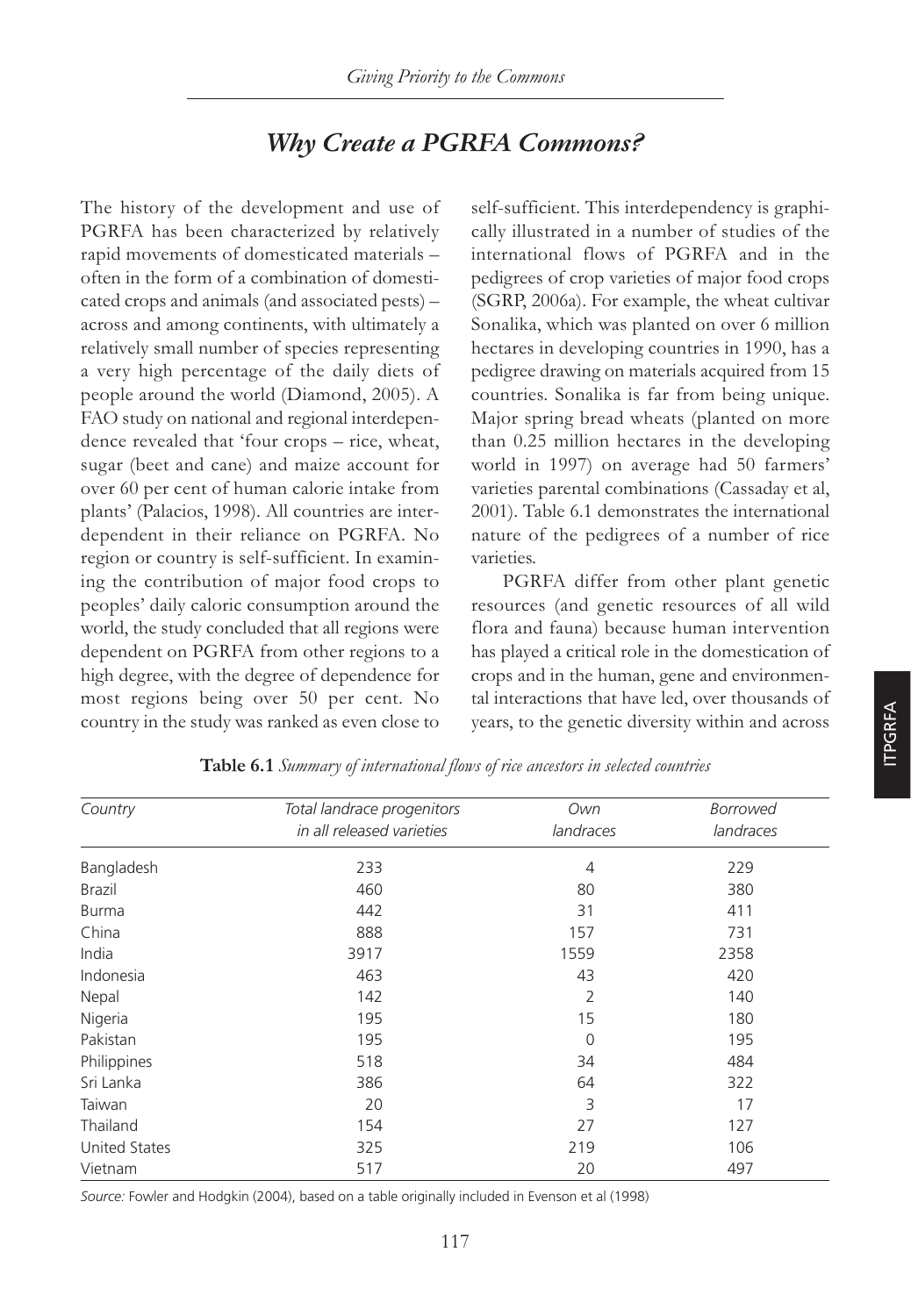species that currently exists. In the absence of active and continuous human management, most crop varieties would cease to exist (Darwin, 1859). Over the millennia, farmers have domesticated wild plants and, through a process of selection and breeding, made them suitable for agriculture. This they have done by breeding out the natural traits, such as shattering of seed-heads prior to maturity or seed dormancy, that allow those plants to survive in the wild. They have also bred in new traits, such as higher yields and drought or disease resistance. Any individual plant variety is thus the product of the breeding work of thousands of farmers over many generations.

Plant genetic resources are the foundation for all agriculture – providing the basis for developing new and improved varieties, and thus essential for achieving food security. Within the weedy and wild relatives, among the farmers' varieties developed on the farm or stored carefully in a seed bank, lie the genetic traits of resistance to plant viruses, diseases and even

insects. It is by screening thousands of varieties that critical traits are found that can save an entire crop and perhaps stave off a national or regional hunger crisis. The value of this variety is difficult to estimate, though the benefits from wheat breeding for spring bread wheat alone in the developing world were approximately US\$2.5 billion annually by the late 1980s (Byerlee and Traxler, 1995). PGRFA are clearly important as an immediate resource. They provide particular characteristics such as pest resistance, drought tolerance, plant architecture, taste, nutrition and colour essential for market success and adaptation in agricultural systems. PGRFA are also important as insurance against unknown future needs. Maintaining plant genetic diversity both within seed banks and in farmers' fields in the centres of origin is essential for responding to future challenges such as developing resistance to new diseases. As a result of their interdependence on PGRFA, countries must constantly access and use (for breeding, other forms of research and direct

## **Box 6.1 Global germplasm flows facilitated by the CGIAR Centres' gene banks**

Despite the early history of domestication of crops, in more recent times the flow of germplasm, as facilitated by international and some national gene banks, is mostly between developing countries. A study of approximately 1 million samples distributed from *ex-situ* collections of the CGIAR Centres from 1973 to 2001 revealed that 73 per cent of the samples originally collected from developing countries were distributed to developing countries. Transfers to developed countries of materials that were obtained from developing countries accounted for only 16 per cent of the total. Flows from developed to developing countries accounted for some 8 per cent. Only 3 per cent of the transfers carried out by the CGIAR Centres were from developed countries back to other developed countries. Through such transfers, countries are able to enjoy a multiplier effect, gaining access to a much wider range of diverse materials than exists within their own borders, and because of this virtually all countries are net recipients of plant genetic resources.

Maximizing these multiplier effects was one of the original intentions of creating the International Network for the Genetic Evaluation of Rice (INGER). Between 1975 and 2004, over 23,000 unique entries were contributed to the network from all regions of the world, and each region has benefited by being able to evaluate between 2 and 20 times as many varieties as it contributed.

*Source:* SGRP (2006b)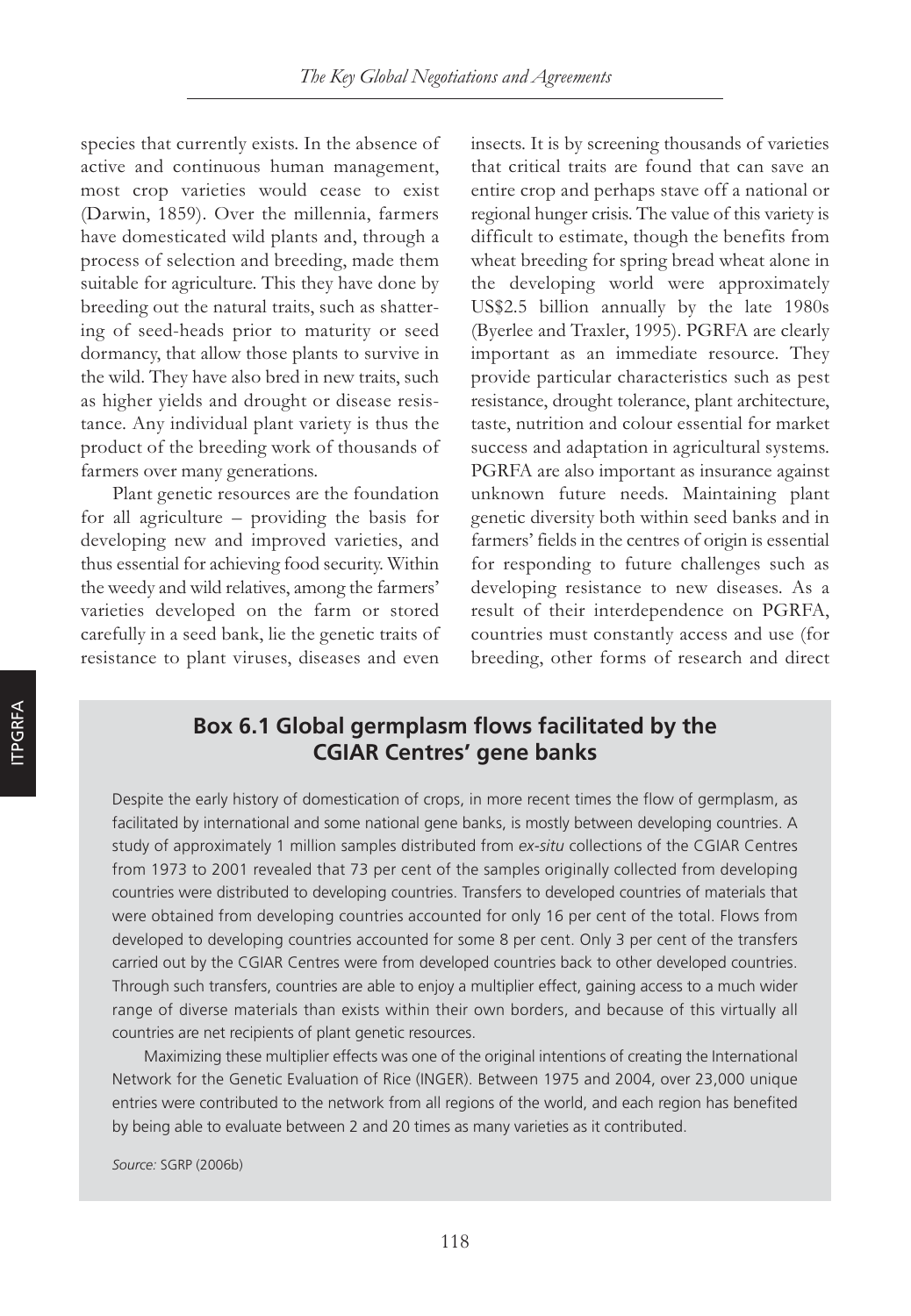use) PGRFA from other countries. Analysis of acquisitions and distributions of PGRFA by the gene banks hosted by the CGIAR Centres illustrates this phenomenon (Box 6.1). Another study showed that 88 per cent of the unique accessions of seven crops accessed by Uganda and Kenya between 1980 and 2004 were originally collected in other countries and continents (Halewood et al, 2005).

## *Scientific hurdles and complex transaction costs*

The creation of this commons for PGRFA avoids the problem inherent in the approach to ABS in the CBD, which is predicated upon being able to identify the 'origin' of material as a 'trigger' for benefit sharing. The CBD (Article 2) defines the 'country of origin of genetic resources' as 'the country which possesses those genetic resources in *in-situ* conditions.' In turn, the CBD defines '*in-situ* conditions' as those 'conditions where genetic resources exist within ecosystems and natural habitats and, in the case of domesticated or cultivated species, in the surroundings where they have developed their distinctive properties'. Pursuant to this definition, the CBD requires more than simply identifying the country of origin of a crop – it requires the identification of the country of origin of the distinctive properties of the crop. Much of the literature addressing the international flows and pedigrees of PGRFA suggests, directly or indirectly, that it is difficult or impossible to determine the country of origin of crop varieties, and even more so their distinctive traits, given the long histories of human intervention and cooperation involved in their development (SGRP, 2006a). The Treaty avoids this problem by creating a multilateral system for ABS that builds upon and complements the international historical development of PGRFA. The two specifically listed criteria in the Treaty for identification/inclusion of crops and forages in the multilateral system of ABS are interdependence and importance to food security.

documentation and use of germplasm

In 1983, as discussed in the introduction to Chapter 5, the 22nd FAO Conference approved, without consensus, and with eight countries registering objections, the International Undertaking on Plant Genetic Resources for Food and Agriculture (IU). It also created, at the same time, the Commission on Genetic Resources for Food and Agriculture (CGRFA) to oversee the IU. The IU was the first comprehensive international agreement dealing with PGRFA. It sought to promote international harmony in matters regarding PGRFA and explicitly declared 'the universally accepted principle that plant genetic resources are a heritage of mankind and consequently

(Esquinas-Alcázar and Hilmi, 2007).

# *From Recognition of Threats, to the International Undertaking*

The interdependence among nations for PGRFA and the common challenge of genetic erosion served as catalysts for the creation of an internationally cooperative system for germplasm collection and conservation through the Plant Genetic Resources and Crop Ecology Unit, established in the FAO in 1968. In 1972, the CGIAR followed recommendations of the UN Conference on the Human Environment and created the International Board for Plant Genetic Resources (IBPGR). The IBPGR was integrated into the CGIAR and had its own budget, and its secretariat was funded by the FAO's Plant Genetic Resources Unit; it was located in the FAO in Rome. Its responsibility was to coordinate (and undertake) collection, conservation, evaluation, ITPGRFA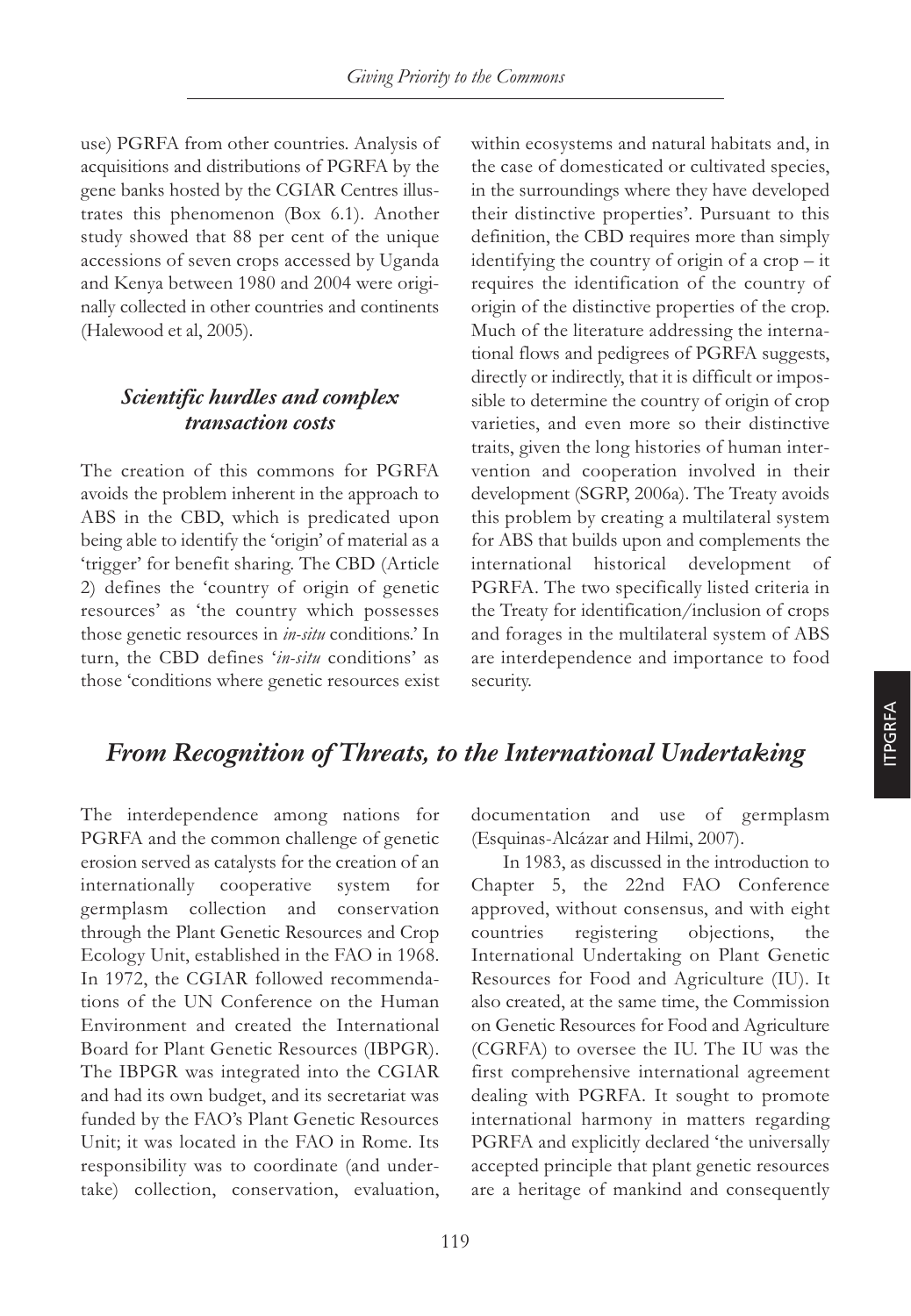should be available without restriction'.

The basis of the reservation on the IU expressed by the eight countries was that it did not recognize plant breeders' rights (PBRs), which were enshrined at that time in the UPOV Conventions of 1961 and 1978 (see Chapter 2). In 1989, Resolution 4/89 – through which all countries finally recognized the primacy of those rights – was adopted by the FAO Conference to appease the 'hold-out' countries and to bring them unto the IU by recognizing their right to 'impose only such minimum restrictions on the free exchange of materials covered by [the IU] as are necessary for [them] to comply with [their] international obligations' under the UPOV Conventions. Another resolution (5/89), with its vaguely formulated recognition of the contribution and rights of farmers, was designed to appease those that had compromised by recognizing plant breeders' rights. The influence of the ongoing negotiations of the CBD was later felt in 1991 with the adoption of Resolution 3/91 by the FAO Conference, which recognized that 'the concept of mankind's heritage, as applied in the International Undertaking on Plant Genetic Resources, is subject to the sovereignty of the states over their plant genetic resources'.

#### *From IU to Treaty*

As discussed in Chapter 5, while adopting the text of the CBD as an appendix to the Nairobi Final Act, governments also resolved that there were outstanding issues on 'the interrelationship between the Convention on Biological Diversity and the promotion of sustainable agriculture'. In 1993, the FAO Conference requested the FAO to provide a forum in the Commission on Genetic Resources for Food and Agriculture for negotiation among governments for:

- the adaptation of the IU, in harmony with the CBD;
- consideration of the issue of access on mutually agreed terms to plant genetic resources, including *ex-situ* collections not addressed by the CBD; and
- the issue of the realization of farmers' rights.

Also in November 1993, the FAO Conference adopted the International Code of Conduct for Plant Germplasm Collecting and Transfer (Box 6.2).

#### *Tough negotiations*

The negotiations of the Treaty text took six and a half arduous years, from the First Extraordinary Session of the Commission, in November 1994, to its Sixth Extraordinary Session, in June 2001. The negotiations were long and tough, with highly polarized debates between developed and developing countries. Some of the most contentious issues concerned the scope of crops and forages to be included within the multilateral system of ABS (MLS), the actual terms of benefit sharing, and IPRs (Box 6.3). The scope of materials to be included in the MLS was one of the most contentious negotiating issues and it shifted considerably over the course of the negotiations of the Treaty. In the end, negotiators agreed upon a list of 35 crops and 29 forage genera to be included in the MLS. These are popularly referred to as 'Annex I' crops or materials since they are included in Annex I to the Treaty (see Appendix 3, page 249, for a brief history of the list and the crops included).

As is the case in most, if not all, international negotiations, developed countries enjoyed substantially more financial and human resource support during the negotiations of the Treaty and, later, the Standard Material Transfer Agreement (SMTA). Developed country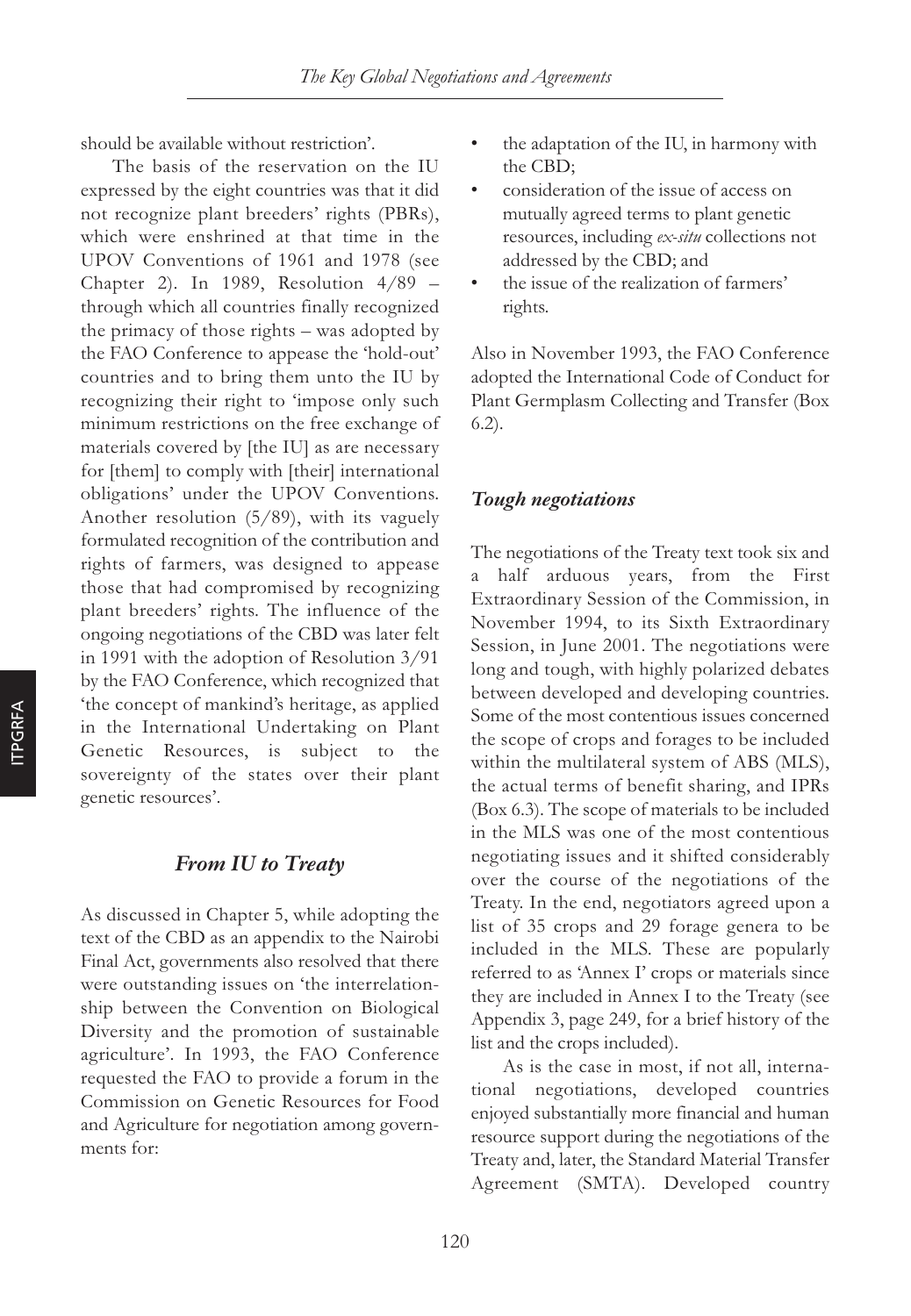## **Box 6.2 The International Code of Conduct for Plant Germplasm Collecting and Transfer**

The International Code of Conduct for Plant Germplasm Collecting and Transfer (the Code) is based on the principles that 'the conservation and continued availability of plant genetic resources is a common concern of mankind' and that 'nations have sovereign rights over their plant genetic resources in their territories'. This marked a reconciliation between the principles of the 1983 IU and those of the CBD. The Code is voluntary. It provides a set of general principles that governments may wish to use in developing national regulations or formulating bilateral agreements on germplasm exploration and collection, conservation, exchange and utilization. The Code also aims to involve farmers, scientists and organizations in conservation programmes in countries where collecting is taking place. It also aims to promote the 'sharing of benefits' and increase recognition of the rights and needs of local communities and farmers so that they may be compensated for their contribution to the conservation and development of plant genetic resources.

Although voluntary in nature, the Code has, in practice, established both moral and professional standards and is currently being used as a guide by many countries and several institutions, especially the CGIAR Centres, in seeking and granting permits for the exploration and collection of germplasm. In addition to undertaking, under Article 15 of the Treaty, to provide facilitated access to PGRFA in Annex I to the CGIAR Centres, Parties are encouraged to provide similar access, on mutually agreed terms, to non-Annex I PGRFA that are important to the programmes and activities of the CGIAR Centres. It is expected that any access and the collection activity will take into account or may be carried out in accordance with the stipulations of the Code.

delegates therefore came to Treaty negotiating sessions with more thoroughly annotated briefing books, and as part of substantially larger delegations that included experts from a diversity of departments to provide support on technical issues. During the negotiations all regional groups of countries are allowed the opportunity to meet together for a day or two immediately prior to the negotiating sessions, and the stipend from the FAO covers these extra days' expenses. However, regional meetings in preparation for the negotiating sessions in Rome were very important, given that delegations were meant to speak through regional representatives. Not surprisingly, the Europeans (though the coordination mechanism of the European Union) and North America were able to arrange regional meetings and/or communications between a number of the negotiating sessions. The African Group, at the other extreme, did not enjoy the benefit of any dedicated intersessional regional meetings in Africa until sometime after the Treaty text was actually adopted, and negotiations on the SMTA were underway. These intersessional meetings within regions can make a big difference to groups' effectiveness.<sup>1</sup>

Apart from government negotiators, the private sector (biotechnology, seed and breeding companies), the CGIAR Centres and civil society organizations all played roles in the negotiation of the Treaty. The CGIAR Centres followed the negotiations closely, providing technical inputs on a number of subjects, including crop taxonomies, international flows of PGRFA and global information systems.

The private sector also participated actively in the international negotiations of the Treaty and, subsequently, the SMTA, mostly through the International Seed Federation (ISF), which represents, directly or indirectly, more than 10,000 seed companies around the world. The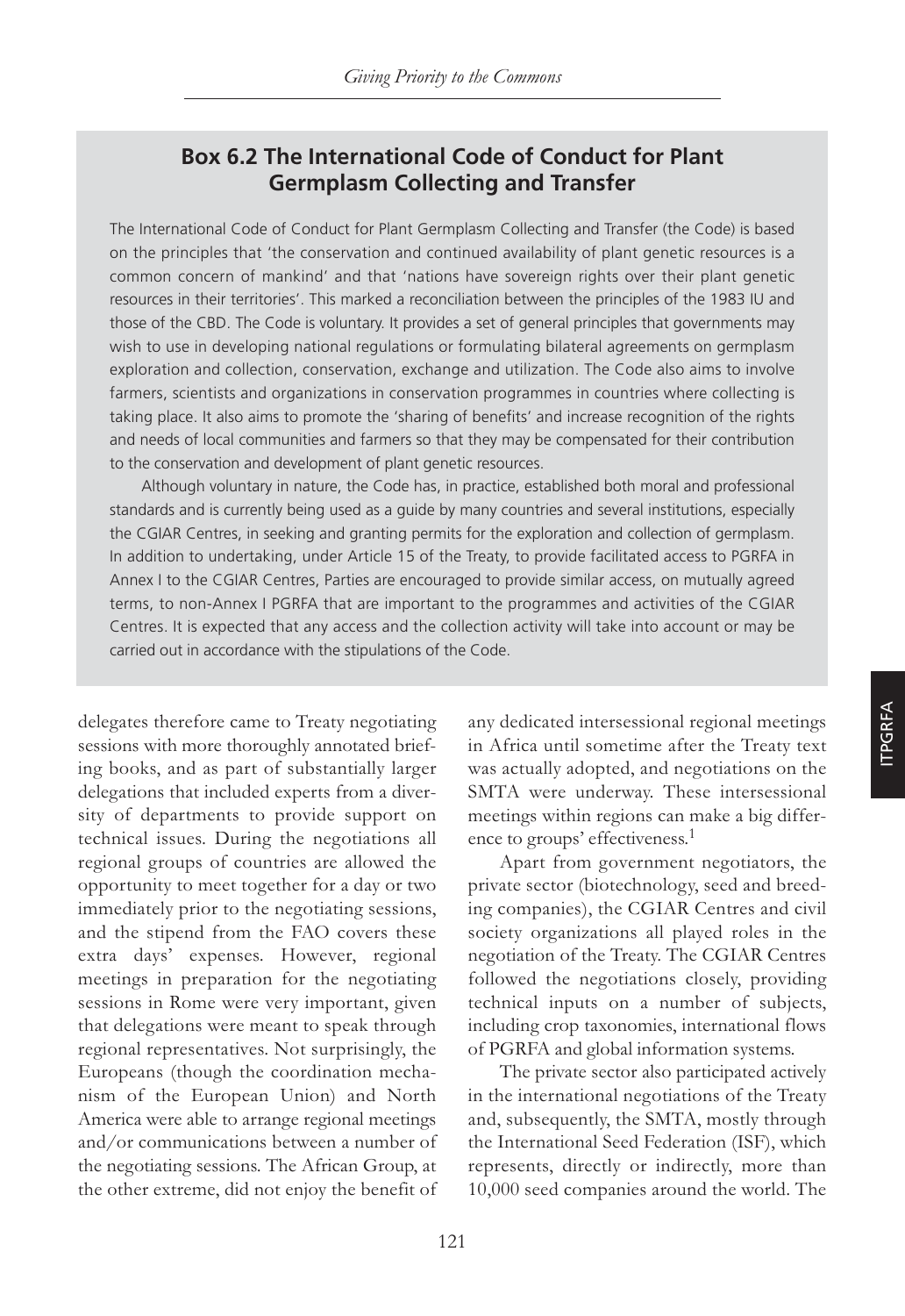## **Box 6.3 Negotiating dynamics and IPRs**

#### *Kent Nnadozie*

Much of the utility of genetic resources in agriculture depends upon access to the greatest diversity of germplasm possible. The creation of monopoly rights over elements of this diversity through IPRs limits access and is thus often considered detrimental. Furthermore, there is increasingly frequent broad interpretation of the new and non-obvious conditions for the grant of patent rights. This leads to a blurring of the distinction between invention and discovery and thus potentially allows for the privatization of naturally occurring plants and other organisms. One concern about patents and plant variety protection (PVP) in agriculture is misappropriation. The knowledge and innovations of farmers often form the basis of patented or PVP-protected innovations but are neither acknowledged nor considered eligible for protection in their own right. This is one of the main rationales for seeking to protect farmers' rights under the Treaty.

The parties in the negotiations were broadly divided on IP, although by no means strictly, into the developed countries, with a highly advanced breeding industry, and the developing countries, with a less advanced breeding sector but constituting the predominant sources of the genetic resources. The developed countries, being generally better resourced and, therefore, better prepared for the negotiations, were generally dominant during the negotiations.

Led by the US, developed countries pushed for the recognition of IPRs over genetic resources and strongly opposed any provisions that might take away or otherwise moderate those rights during the Treaty negotiations. With far fewer resources and less capacity, the developing countries' participation and influence over the final outcomes was necessarily limited, although delegations from specific developing countries were remarkably dynamic in pushing their own issues throughout the negotiations. Some level of coordination with other developing countries, especially through regional blocs, also helped bolster their effectiveness. By and large, though, the participation of most developing countries was fragmented and largely uncoordinated. Their delegations were often composed only of officials from the focal points – which are based in specific ministries or departments – even when the issues were cross-sectorial or multidisciplinary and of critical importance to their national interests.

Unfortunately, in the course of multilateral transactions that shape international policy and law, nations do not necessarily get what they desire or deserve, but mostly what they negotiate. Treaty making is not necessarily rational or logical but a largely political process involving impositions, compromises and trade-offs, which accounts for some of the contradictions and ambiguities found in the text of the instruments, notably in part of the Treaty dealing with IPRs:

*recipients shall not claim any IP or other rights that limit the facilitated access to the PGRFA, or their genetic parts or components, in the form received from the multilateral system.* (Article 12.3(d))

Whether this provision means that no IPRs of any sort can be claimed or that IPRs could be obtained *as long as those rights do not limit the facilitated access* is still uncertain – an uncertainty that has carried over into the SMTA (Box 6.4). There is further uncertainty as to what 'parts and components' mean in practice and the extent to which IPRs may be claimed over them. Different parties have differing takes on what this provision means. Most developed countries interpret it as meaning that IPRs can be taken out on a product if some improvement or modification has been made, in other words if it is not 'in the form received' from the Multilateral System. However, most developing countries take the view that 'parts and components' implies that products containing parts and components of resources received from the Multilateral System, as well as derivatives, are covered by this provision and that it therefore prohibits IPRs over them. Parties fully recognize and admit these differences in interpretation and, it is hoped that the Governing Body of the Treaty will at some point in the future address the issue and give a definitive interpretation consistent with the spirit of the Treaty.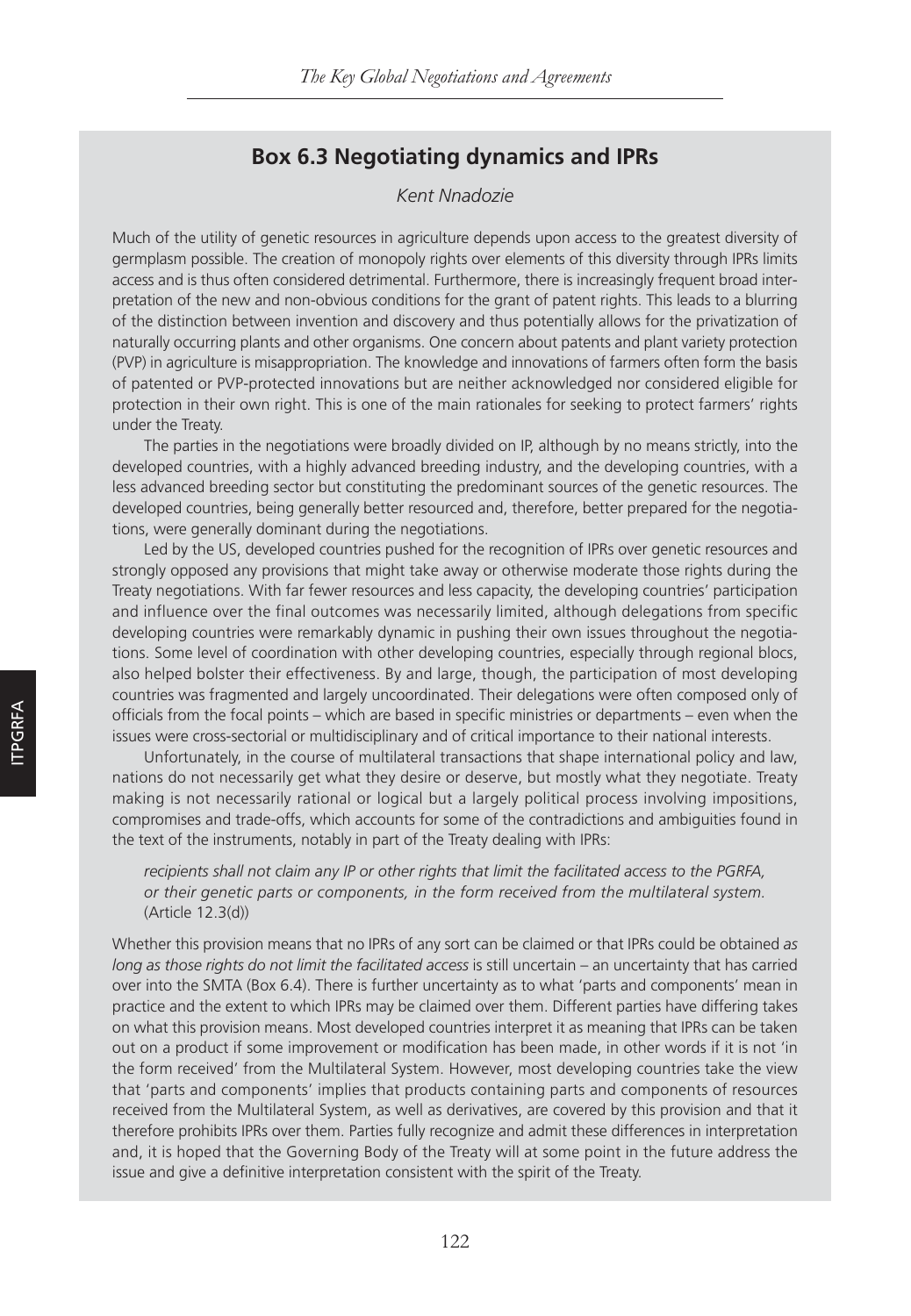ISF was a keen and active observer throughout the negotiations of the Treaty and related processes, frequently publishing their positions – usually very clearly stated – on the ISF website. Companies, of course, were also consulted by their representative governments, and their influence was, naturally enough, pretty important for some developed countries' delegations and their positions. Some delegations included representatives from the private sector of the countries concerned.

In contrast to both the CGIAR and the private sector, civil society organizations' participation in the Treaty process – while very active at first – declined precipitously over the years. During the First Session of the Governing Body in 2006 (see below), civil society organizations themselves made impassioned pleas for more civil society organizations – farmers' organizations in particular – to be involved in future meetings of the Governing Body, pleas that were supported by most delegations. The Governing Body requested the Secretary to facilitate the participation of civil society organizations in the work of the Treaty, especially in the implementation of its Article 6 on the sustainable use of plant genetic resources.

The text of the Treaty was finally adopted in November 2001 by the FAO Conference (Table 6.2). The Treaty entered into force in June 2004, 90 days after the deposit of the 40th instrument of ratification. As of June 2007, 113 Parties had ratified (approved or acceded to) the Treaty.<sup>2</sup>

However, the entry into force of the Treaty was not enough, in itself, for the genetic resources commons – the MLS – to be operational. In addition, the Parties had to negotiate further to develop the Standard Material Transfer Agreement (SMTA) to be used for all transfers of materials under the multilateral system. The SMTA sets out the legal conditions that apply to both suppliers and recipients and establishes procedures for dispute resolution. The Treaty specified that Parties to the Treaty would have to adopt the SMTA at the First Session of the Governing Body (whenever that might be held). The Governing Body of the Treaty consists of all Parties thereto. Its main function is 'to promote the full implementation of this Treaty, keeping in view its objectives' (Article 19). It may also establish such subsidiary bodies as may be necessary, along with their respective mandates and composition.

The process for the development of the SMTA was spread out over almost four years. In October 2002, the First Meeting of the Commission on Genetic Resources for Food and Agriculture, acting as the Interim Governing Body for the International Treaty, developed terms of reference for an Expert Group to start work on the SMTA. The Expert Group met in October 2004 and set out a basic framework, which was used as the basis for negotiations in the two meetings of a Contact Group for the Drafting of the SMTA and later at the First Session of the Governing Body in June 2006, which adopted the final text of the SMTA. Before that time, the multilateral system could not operate (Lim, 2007).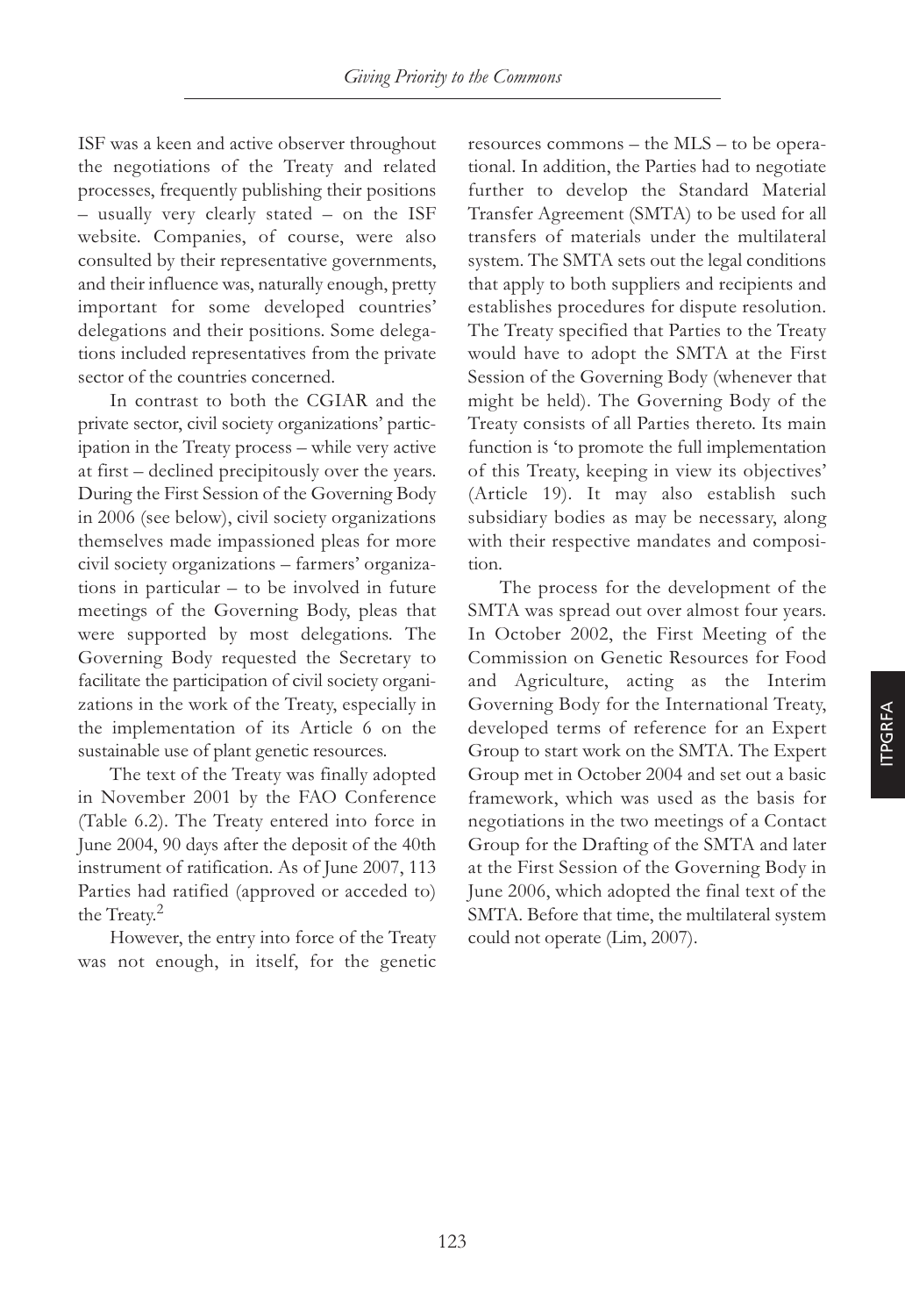# *The Treaty's Nuts and Bolts*

The main provisions of the Treaty are outlined in Table 6.2. We discuss below some of the key points from the Treaty and some issues arising from its negotiation and implementation.

**Table 6.2** *Summary of the main components of the International Treaty on Plant Genetic Resources for Food and Agriculture*

| Part                                                                                    | Main provisions                                                                                                                                                                                                                                                                                                                                                                                                                                                                                                                                                                                                                                                                                                                                             |
|-----------------------------------------------------------------------------------------|-------------------------------------------------------------------------------------------------------------------------------------------------------------------------------------------------------------------------------------------------------------------------------------------------------------------------------------------------------------------------------------------------------------------------------------------------------------------------------------------------------------------------------------------------------------------------------------------------------------------------------------------------------------------------------------------------------------------------------------------------------------|
| <b>Part 1 - Introduction</b>                                                            | • Article 1 establishes that the objectives are the conservation<br>and sustainable use of PGRFA and fair and equitable sharing<br>of benefits arising from their use, in harmony with the CBD,<br>for sustainable agriculture and food security.<br>• Article 2 defines some key terms.<br>• Article 3 establishes the scope of the Treaty to apply to all<br>PGRFA, and not just those listed in Annex I to the Treaty.                                                                                                                                                                                                                                                                                                                                   |
| Part II - General provisions on<br>conservation and sustainable<br>utilization of PGRFA | • Article 4 requires Parties to make sure their laws conform to<br>their Treaty obligations.<br>• Article 5 lists the main tasks for Contracting Parties on the<br>conservation, exploration, collection, characterization,<br>evaluation and documentation of PGRFA and calls for the<br>promotion of an integrated approach to the exploration,<br>conservation and sustainable use of PGRFA.<br>• Article 6 requires the Contracting Parties to develop and<br>maintain appropriate policy and legal measures that promote<br>the sustainable use of PGRFA and gives a non-exhaustive list<br>of the types of measure that may be included.<br>• Articles 7 and 8 deal with national commitments,<br>international cooperation and technical assistance. |
| Part III - Farmers' rights                                                              | • Article 9 deals with farmers' rights, in recognition of the<br>contribution of local and indigenous communities and farmers to the<br>conservation and development of plant genetic resources, and places<br>the responsibility for realizing those rights on national governments.<br>Elements include the protection and promotion of (i) traditional<br>knowledge relevant to PGRFA; (ii) rights of farmers to participate<br>equitably in the sharing of benefits arising from the utilization of<br>PGRFA; and (iii) the right to participate in making decisions at the<br>national level with respect to the conservation and sustainable use of<br>PGRFA.                                                                                         |
| Part IV - Multilateral System<br>of Access and Benefit Sharing                          | • Article 10 recognizes the 'sovereign rights of States over their<br>own PGRFA, including that the authority to determine access<br>to those resources rests with national governments and is subject to<br>national legislation'. It further recognizes that 'in the exercise of their<br>sovereign rights, the Contracting Parties agree to establish' the MLS<br>to facilitate access to PGRFA and to share, in a fair and equitable<br>way, the benefits arising from the utilization of these resources.                                                                                                                                                                                                                                              |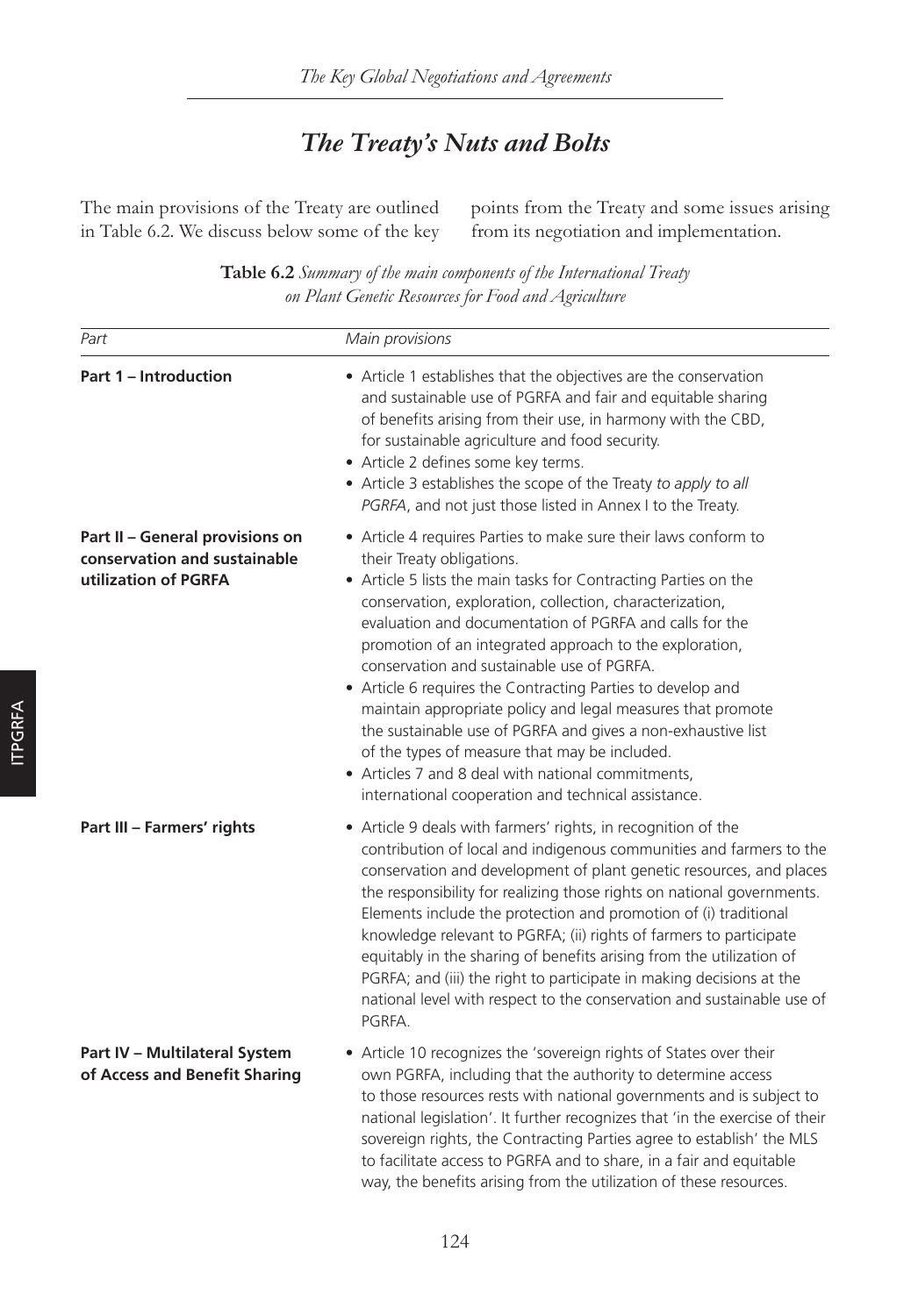| Part                                     | Main provisions                                                                                                                                                                                                                                                                                                                                                                                                                                                                                                                                                                                                                                                                                                                                                                                                                                                                                                                                                                                                                                                                                                                                                                                                                                                                                                                                                                                                                                                                                                                                                                                                                                                                                                                                                                                                                                    |
|------------------------------------------|----------------------------------------------------------------------------------------------------------------------------------------------------------------------------------------------------------------------------------------------------------------------------------------------------------------------------------------------------------------------------------------------------------------------------------------------------------------------------------------------------------------------------------------------------------------------------------------------------------------------------------------------------------------------------------------------------------------------------------------------------------------------------------------------------------------------------------------------------------------------------------------------------------------------------------------------------------------------------------------------------------------------------------------------------------------------------------------------------------------------------------------------------------------------------------------------------------------------------------------------------------------------------------------------------------------------------------------------------------------------------------------------------------------------------------------------------------------------------------------------------------------------------------------------------------------------------------------------------------------------------------------------------------------------------------------------------------------------------------------------------------------------------------------------------------------------------------------------------|
|                                          | • Article 11 deals with the coverage of the MLS. Based on the criteria<br>of their importance for food security and interdependence, the MLS<br>covers a list of crops set out in Annex I to the Treaty (see Appendix 3<br>of this book).<br>. The MLS also includes PGRFA listed in Annex I and held by the CGIAR<br>Centres or by other entities that have voluntarily included them in<br>the MLS.<br>• Under Article 12, the Contracting Parties agree to take the necessary<br>legal or other appropriate measures to provide facilitated access<br>through the MLS to other Contracting Parties and to legal and<br>natural persons under their jurisdiction.<br>• Recipients of material through the MLS must not claim IP or other<br>rights that limit facilitated access to PGRFA, or their genetic parts or<br>components, in the form received from the MLS. Facilitated access is<br>to be accorded through the Standard Material Transfer Agreement<br>(SMTA) adopted by the Governing Body of the Treaty.<br>• Article 13 sets out the agreed terms for benefit sharing within the<br>MLS, recognizing that facilitated access to PGRFA itself constitutes a<br>major benefit of the MLS. Other mechanisms for benefit sharing<br>include the exchange of information, access to and transfer of<br>technology, capacity building, and the sharing of benefits arising<br>from commercialization.                                                                                                                                                                                                                                                                                                                                                                                                                                   |
| <b>Part V - Supporting</b><br>components | • These are activities outside the institutional structure of the<br>Treaty itself, but which provide support essential to achieving<br>its objectives. They include promoting the effective implementation<br>of the rolling Global Plan of Action (Article 14), the encouragement<br>of international plant genetic resources networks, and the develop-<br>ment and strengthening of a global information system on PGRFA,<br>including a periodic assessment of the state of the world's PGRFA.<br>• Article 15 deals with ex-situ collections of PGRFA held by the CGIAR<br>Centres and other international institutions. The Treaty includes a<br>provision calling on the CGIAR Centres to sign agreements with the<br>Governing Body to bring their collections under the Treaty. PGRFA<br>listed in Annex I that are held by the CGIAR Centres are to be made<br>available as part of the MLS. Non-Annex I materials will be made<br>available according to a material transfer agreement (MTA) adopted<br>by the Governing Body at its second session in October/<br>November 2007. The Treaty states that this amended MTA must be<br>'in accordance with the relevant sections of this Treaty, especially<br>Articles 12 and 13'. Article 12 includes the purposes for which access<br>must be granted; charging administrative costs, including passport<br>and other information; restrictions on claims for IPRs, including the<br>phrases 'parts and components' and 'in the form received'; PGRFA<br>under development; access to in-situ materials; dispute resolution;<br>and emergency situations. Article 13 includes mandatory financial<br>benefit sharing and voluntary financial benefit sharing. The<br>Governing Body will also seek to establish similar agreements with<br>other relevant international institutions. |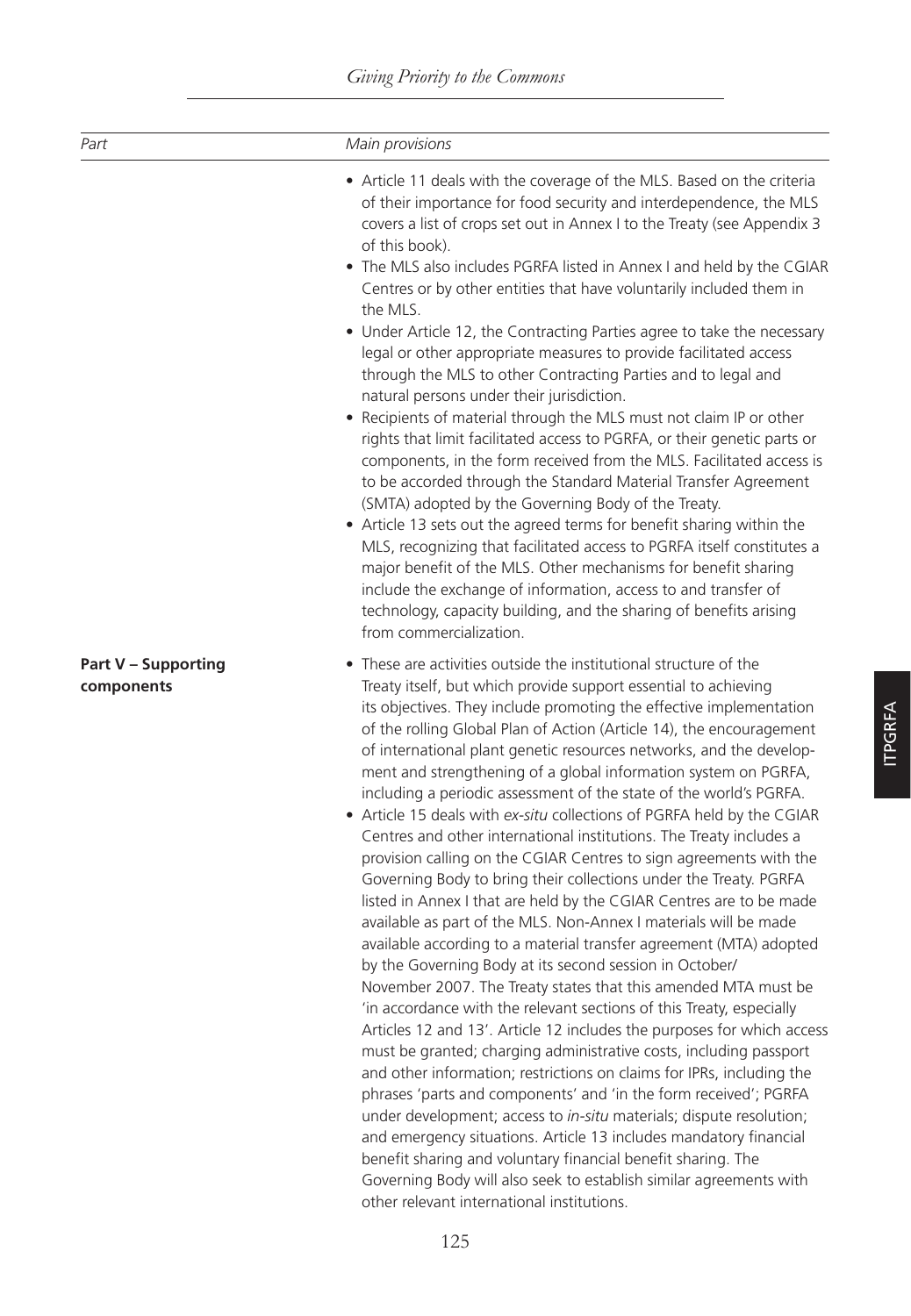| Part                                          | Main provisions                                                                                                                                                                                                                                                                                                                                                                                                                                                                                                                                                                                                                                                                                                                                                                                                                                                                                                                                                                                                                                                                                                                                                                                                                                                                                                              |  |  |
|-----------------------------------------------|------------------------------------------------------------------------------------------------------------------------------------------------------------------------------------------------------------------------------------------------------------------------------------------------------------------------------------------------------------------------------------------------------------------------------------------------------------------------------------------------------------------------------------------------------------------------------------------------------------------------------------------------------------------------------------------------------------------------------------------------------------------------------------------------------------------------------------------------------------------------------------------------------------------------------------------------------------------------------------------------------------------------------------------------------------------------------------------------------------------------------------------------------------------------------------------------------------------------------------------------------------------------------------------------------------------------------|--|--|
|                                               | • Article 16 deals with cooperation with international plant genetic<br>resource networks.<br>• In Article 17, Parties agree to establish a global information system to<br>facilitate exchange of information. A truly globally harmonized infor-<br>mation system is critical for the operation of the MLS; without it, no<br>one will know what is available through the MLS and thus no one<br>will be able to make targeted requests.                                                                                                                                                                                                                                                                                                                                                                                                                                                                                                                                                                                                                                                                                                                                                                                                                                                                                   |  |  |
| <b>Part VI - Financial provisions</b>         | • In Article 18, Parties agree to implement a funding strategy to<br>assist in the implementation of the Treaty's activities. The strategy<br>aims to enhance the availability, transparency, efficiency and effec-<br>tiveness of the provision of financial resources for the Treaty. It will<br>include the financial benefits arising from the commercialization of<br>plant genetic resources under the MLS, and also funds made avail-<br>able through other international mechanisms, funds and bodies.                                                                                                                                                                                                                                                                                                                                                                                                                                                                                                                                                                                                                                                                                                                                                                                                               |  |  |
| <b>Part VII - Institutional</b><br>provisions | • Article 19 establishes a Governing Body composed of all<br>Contracting Parties. This Governing Body acts as the supreme<br>body for the Treaty and provides policy direction and guidance for<br>the implementation of the Treaty and in particular the MLS. All<br>decisions of the Governing Body are to be taken by consensus,<br>although it is empowered to agree by consensus on another method<br>of decision making for all matters other than amendments to the<br>Treaty and to its Annexes. The Governing Body is expected to<br>maintain regular communication with other international organiza-<br>tions, especially the CBD, to reinforce institutional cooperation over<br>genetic resources issues.<br>• The Treaty also provides for the appointment of a Secretary of the<br>Governing Body (Article 20).<br>• Article 21 deals with compliance and requires the Governing Body to<br>deal with this at its first meeting.<br>• Settlement of disputes is covered by Article 22, which also contains<br>provision for a third party to mediate.<br>• Articles 23-35 deal with amendments, annexes, signature, ratifica-<br>tion, acceptance or approval, accession to and entry into force of the<br>Treaty, relations with others, and provision for withdrawals from or<br>termination of the Treaty. |  |  |
| Annexes                                       | • Annex I lists the crops covered under the MLS, while Annex II<br>deals with arbitration and conciliation.                                                                                                                                                                                                                                                                                                                                                                                                                                                                                                                                                                                                                                                                                                                                                                                                                                                                                                                                                                                                                                                                                                                                                                                                                  |  |  |

#### *The MLS*

As the introduction already highlighted, the Treaty creates a genetic resources commons – the multilateral system of access and benefit sharing (MLS). The terminology here is very important, as the commons created by the

Treaty is not equivalent to the public domain. The MLS is bounded in ways that distinguish it from the public domain. For example, parties have agreed that they will make materials available through the MLS 'solely for the purpose of utilization and conservation for research, breeding and training for food and agriculture,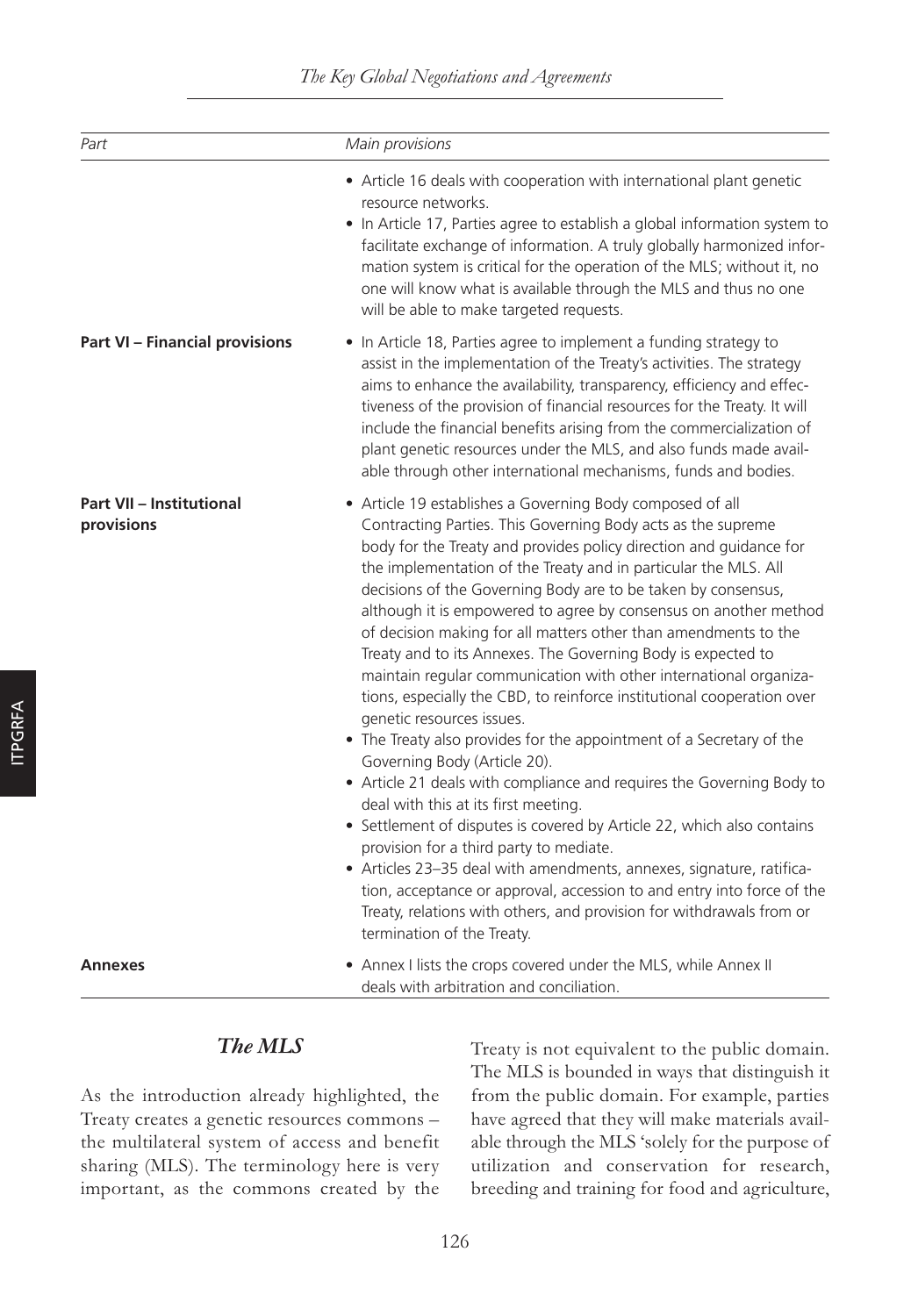provided that such purpose does not include chemical, pharmaceutical and/or other nonfood/feed industrial uses' (Article 12.3 (a)). Of course, they can make materials available for these other purposes if they choose to, but they are not obliged to under the Treaty.

The MLS does not include all PGRFA. Furthermore, not all instances of Annex I crops in a country are automatically included in the MLS, though those which 'are under the management and control of the Contracting Parties and in the public domain' (Article 11.2) certainly are. Contracting Parties do not have to make a list of what satisfies those conditions for it to be included in the MLS – since it is by definition – but it helps if they do, so that potential users know they are there. Beyond those materials, governments, individuals and organizations are encouraged to voluntarily include additional materials. Furthermore, international organizations are also encouraged to place their collections under the Treaty by signing agreements with the Governing Body (Article 15). Since the Treaty is open to membership only by States, the CGIAR Centres and other international institutions holding genetic resources collections needed to have a different way of expressing their consent to be bound by the provisions regarding their collections set out in the Treaty. As stated above, 11 CGIAR Centres, CATIE and Coconut Genetic Resources Network (COGENT) have already signed such agreements, and other international organizations/ networks are considering doing so.

As stated above, all materials in the MLS will be distributed under the SMTA. The Treaty makes clear that materials for use for food and agriculture will be made available for free, or for the minimal costs involved (Article 15). If recipients use the materials for something else, they will be in violation of the SMTA. They are, however, allowed to use materials received to develop improved materials. In such cases, if they commercialize a final product that is itself a PGRFA and restrict others from using it for research and breeding, they must pay 1.1 per cent of sales of the product, minus 30 per cent, into a common fund created under the Treaty. If the PGRFA product is available for further research and breeding, no payment is necessary, although it is still encouraged. Recipients may opt for a second mandatory benefit sharing scheme whereby they agree to pay a royalty rate – 0.5 per cent of sales – over a 10-year period on all PGRFA products they commercialize of the same crop, whether or not they are available without restriction for research and breeding. Whatever they choose, the funds generated will be used to support conservation and sustainable use in developing countries; the Governing Body of the Treaty has oversight over such expenditures.

The monetary benefits go back to the MLS, not to any particular supplier (unless one characterizes the MLS as the supplier or source). This is where the MLS departs radically from the kind of bilateral regulatory arrangements that many countries have created (or are creating) pursuant to the CBD. It is also how it addresses the inherent difficulties associated with the CBD's definition of 'country of origin' for PGRFA discussed above. The fact that monetary benefits go to an international fund, and not to the supplier, however, raises questions about enforcement. Stated bluntly, if suppliers do not receive direct benefits back in the form of royalty payments, they will not have an incentive – other than good global citizenship – to pursue recipients who violate the terms of the SMTA, for example by taking out IPRs that prevent others from obtaining the same materials in the form received, using MLS materials for pharmaceutical research or not making due payments to the international fund.

#### *Third party beneficiary interests*

Some of the most innovative law-making in the negotiations of the Treaty and SMTA took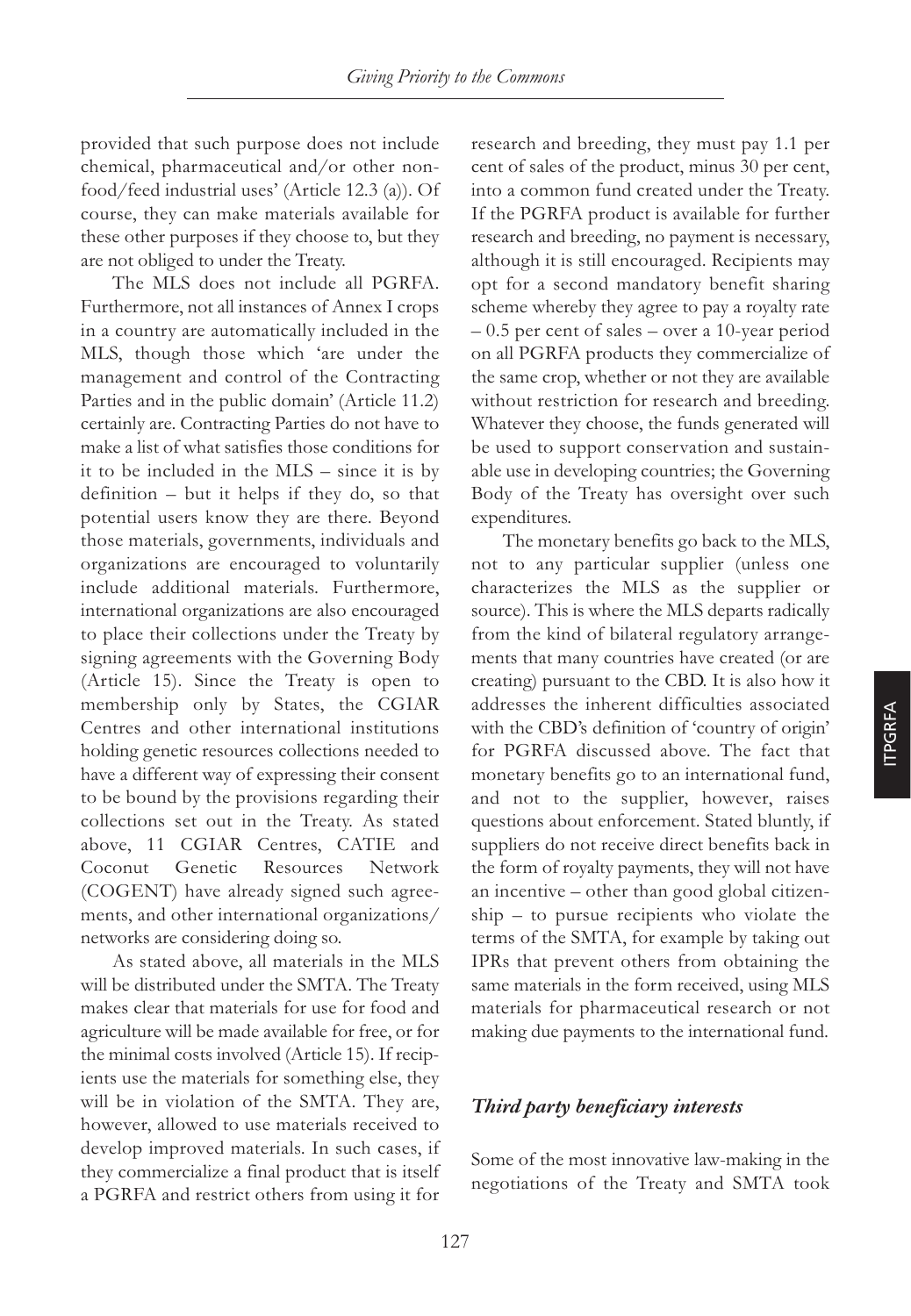place in response to this issue. In short, it was agreed that to address the gap in enforcement incentives, the third party beneficiary interests of the MLS as a whole should be given some form of legal recognition and representation. Discussion on this issue stretched over four international meetings (Moore, 2007), and the manner of its resolution is potentially enormously significant for future international law-making; however, it is dealt with in just a few short paragraphs in the SMTA. The SMTA states that the parties agree that:

*[The entity] representing the Governing Body and the MLS has the right, as a third party beneficiary, to initiate dispute settlement procedures regarding rights and obligations of the Provider and the Recipient under the Agreement.* (Article 8.2)

To empower the entity representing the system's third party beneficiary interests, the SMTA provides that the entity has the right to request information from providers or recipients that are relevant to their obligations under the SMTA. Subsequent to the adoption of the SMTA, the FAO in principle accepted the invitation of the Governing Body to represent the third party interests of the Governing Body and the MLS (Moore, 2007). The procedures to be followed to bring alleged violations of the SMTA to the attention of the FAO as the representative of the MLS's third party beneficiary interests, and the role of the Governing Body in such instances, still have to be clarified, however. Whatever procedures are eventually adopted, it is quite likely they will entail considerably more systematic consideration of alleged wrongdoings at much higher levels within the international community than have ever existed before.

#### *Dispute resolution*

Pursuant to the SMTA, recipients and providers agree to a three-stage process for dispute resolution. The first stage is that the parties will attempt to resolve a dispute through negotiation. If negotiations fail, then the parties may choose mediation. If mediation fails, the matter can be referred to binding international arbitration. Furthermore, the SMTA states that the 'applicable law shall be the General Principles of Law, including the UNIDROIT Principles of International Commercial Contracts 2004, the objectives and relevant provisions of the Treaty and, when necessary for interpretation, the decisions of the Governing Body' (Article 7). The combined provisions regarding dispute settlement and applicable law are significant: they provide the foundation for the development of a universally relevant body of law as disputes are resolved. In the absence of these clauses, disputes would often have been settled according to the national laws of either the providers or recipients (or both, since they could both be from the same country). Such decisions would have had less value as precedents, given the differences between countries' laws, and an uneven patchwork of uneven case decisions would have developed. Having binding international arbitration following general principles of law should lead to the gradual build-up of a useful body of consistently applicable precedents, in the form of binding arbitration-panel decisions, to provide guidance on otherwise unclear or unresolved issues, such as those on IPRs (Box 6.4).

#### *Farmers' rights*

Article 9 of the Treaty urges parties to take measures to protect and promote farmers' rights, and provides that 'responsibility for realizing farmers' rights … rests with national governments', including: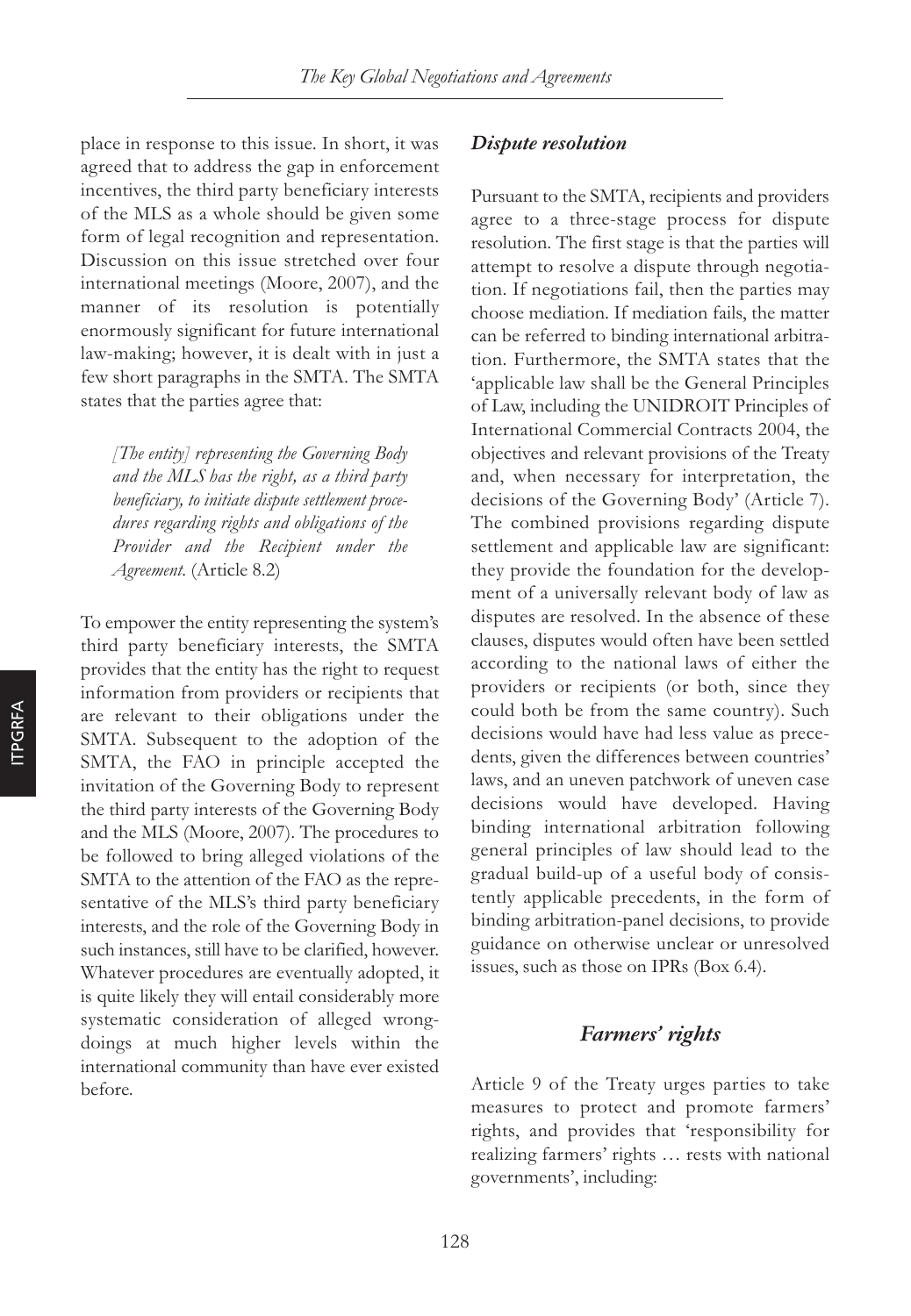## **Box 6.4 Clarity through arbitration: Resolving outstanding questions about IPRs?**

#### *Michael Halewood*

One issue that could end up being addressed through binding international arbitration is whether or not genes isolated from MLS materials can be patented. Article 6.2 of the SMTA states that '[t]he Recipient shall not claim any IP or other rights that limit the facilitated access to the Material provided under this Agreement, or their genetic parts or components, in the form received from the MLS'. This article of the SMTA is copied almost directly from Article 12.3(d) of the Treaty (Box 6.3). Some experts say the article allows patenting of isolated genes; others say it does not.

The article is not, however, the product of sloppy drafting during late-night negotiations. It represents a careful compromise among the delegations, which had very different opinions about how the issue should be resolved, but who realized that they would not be able to close negotiations of the Treaty if any side insisted on achieving clarity. So it was left cloudy or ambiguous. One possibility was that it would be further negotiated during the meetings to develop the SMTA. But there too the issue was quickly reconfirmed to be too divisive to address 'head on' and footnotes to negotiating texts offering opposite interpretations were quietly dropped between the Contact Group's two meetings. So the text remains the same.

One possibility is that a recipient will seek to patent a gene isolated from MLS material, and the supplier will end up referring the matter to binding arbitration. In this event the resulting decision would clarify the rules of the game for everyone. Another possibility, in the absence of an actual case of conflict, would be for the Governing Body to refer the question to an arbitration panel for an opinion. This too would promote clarity. A third possibility is that the issue simply will not arise. Wouldbe patentors may prefer to obtain materials from sources other than the MLS as long as this uncertainty exists.

- protection of traditional knowledge relevant to PGRFA;
- the right to equitably participate in sharing benefits arising from the utilization of PGRFA; and
- the right to participate in making decisions, at the national level, on matters related to the conservation and sustainable use of **PGRFA**

The concept of farmers' rights was seen as a means to reward farmers and their communities for their contributions in the past, to encourage them to continue in their efforts to conserve and improve PGRFA, and to allow them to participate in the benefits derived, at present and in the future, from the improved use of plant genetic resources, through plant breeding and other scientific methods.

Farmers' rights were primarily canvassed and negotiated, under both the IU and the Treaty, as a counterbalance to the expansion of plant breeders' rights, and later patents, which were seen as major threats to the rights and long-established practices of farmers of saving, exchanging and reusing seeds. Another concern was the failure of plant breeders' rights to acknowledge the contributions of farmers in breeding and developing foundation varieties used in advanced breeding programmes, thereby not requiring the sharing of benefits derived from such use with farmers. The emergence of the concept of farmers' rights was motivated more as part of a political effort

ITPGRFA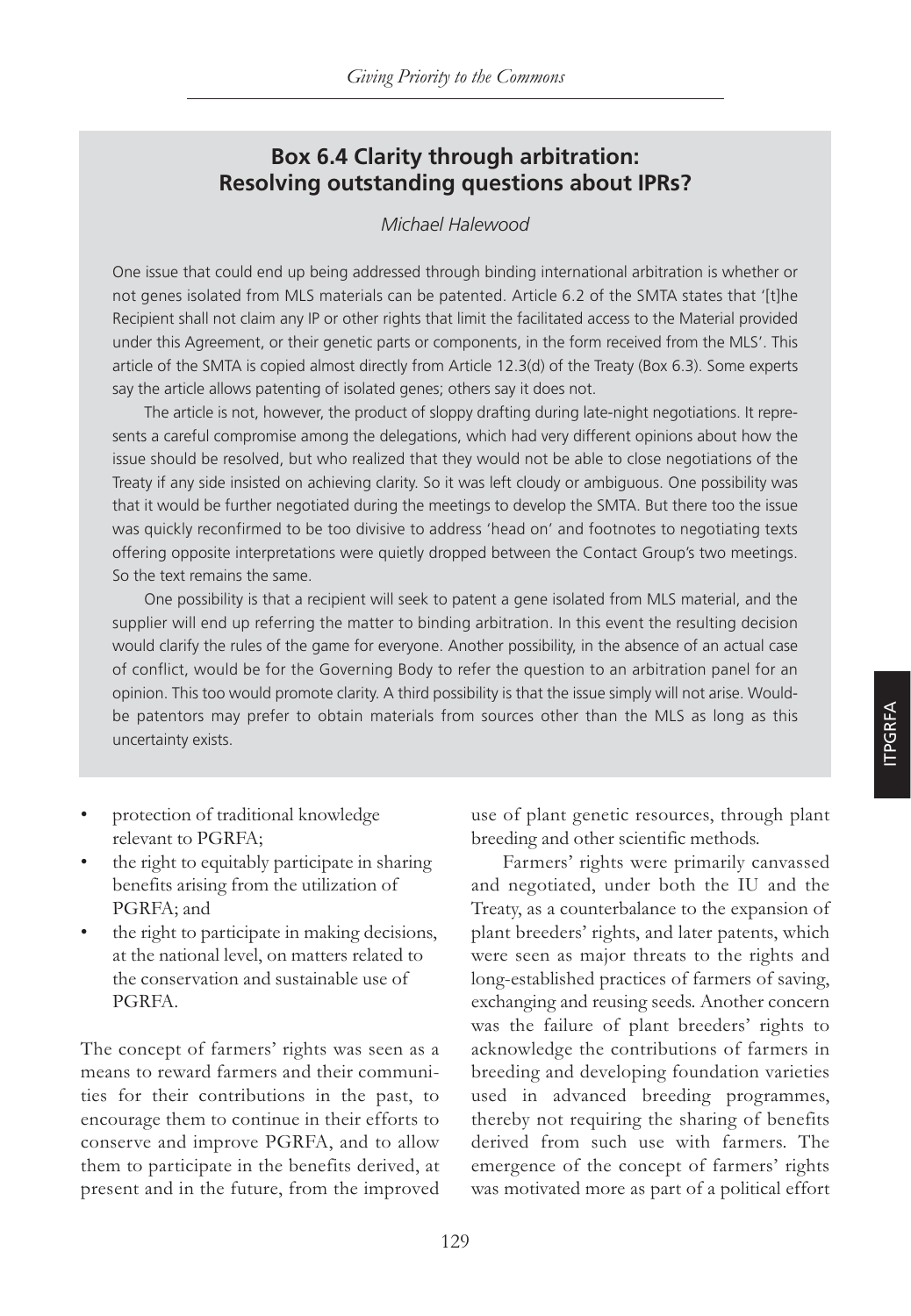to redress the perceived imbalance created by the growing use and expansion of plant breeders' rights and patents than as legal rights, per se, in real property, IP or anything else. In practical terms, countries had intended that farmers' rights would be recognized through an international fund, a fund that was never established. However, unlike breeders' rights, which enjoy internationally recognized standards and application as well as enforcement through UPOV, and with some form of plant variety protection being required under TRIPS, farmers' rights as set out in the Treaty are to be implemented at the national level in accordance with national legislation (Table 6.3). There is also no international forum discussing or promoting farmers' rights akin to UPOV, which exclusively promotes and seeks to protect plant breeders' rights (though some of the ongoing work concerning misappropriation of traditional knowledge under the aegis of WIPO's Intergovernmental Committee on Intellectual Property and Genetic Resources, Traditional Knowledge and Folklore overlaps to some degree).

The inclusion of farmers' rights in the IU and, subsequently, in the Treaty marked the first time that such rights were formally recognized in an international instrument. The primary focus of farmers' rights is not on some form of *sui generis* IPRs, per se, although some literature mentions this as a desirable goal. Indeed the farmers' and peasants' movements supporting the food sovereignty approach specifically reject IPRs in agriculture (see Chapter 8, Box 8.2). Probably a more fruitful emphasis with regard to strategies to promote farmers' rights would be measures to facilitate farmers' stewardship of biodiversity (Andersen, 2006), including preserving their freedom to operate – in other words not being prevented, for instance, from saving, exchanging or reusing harvested seeds, and being allowed access to commercial markets for their varieties and products. Furthermore, although several elements of these rights are outlined in the Treaty, their conceptual scope is yet to be fully articulated and their application or enforcement in practice still presents major challenges. All these issues are left by the Treaty to national governments to address in their laws. However, only a few countries have, so far, attempted to address the complex conceptual and operational problems that are involved, for instance, with indigenous knowledge, even in the CBD context. India has included the protection of farmers' rights in its recent legislation on biodiversity (Chapter 2, Box 2.1), yet even here, despite their inclusion in the law, there is not a clear definition of the nature and scope of these rights.

Despite the Treaty being ostensibly oriented to their interests, the level of participation of farmers and farmers' groups in the negotiations has been minimal, and their absence was particularly significant during the negotiation of the SMTA. If the Treaty is to be effectively implemented and its objectives realized, it is essential that the Contracting Parties find ways to proactively encourage the effective participation of civil society and farmers' organizations in the work of the Governing Body.

#### *Compliance*

Beyond the MLS, where obligations between suppliers and recipients of materials are bound by the terms and conditions of the legally binding SMTA, the Treaty is largely silent on the issue of enforcement, although it does provide for the normal gamut of dispute settlement procedures, including optional acceptance of international arbitration or reference to the International Court of Justice. The Treaty provides for the adoption of procedures and mechanisms on compliance which are simple, facilitative, non-adversarial, non-punitive and cooperative in nature. Such mechanisms will, for instance, involve the provision of advice or assistance, including financial and technical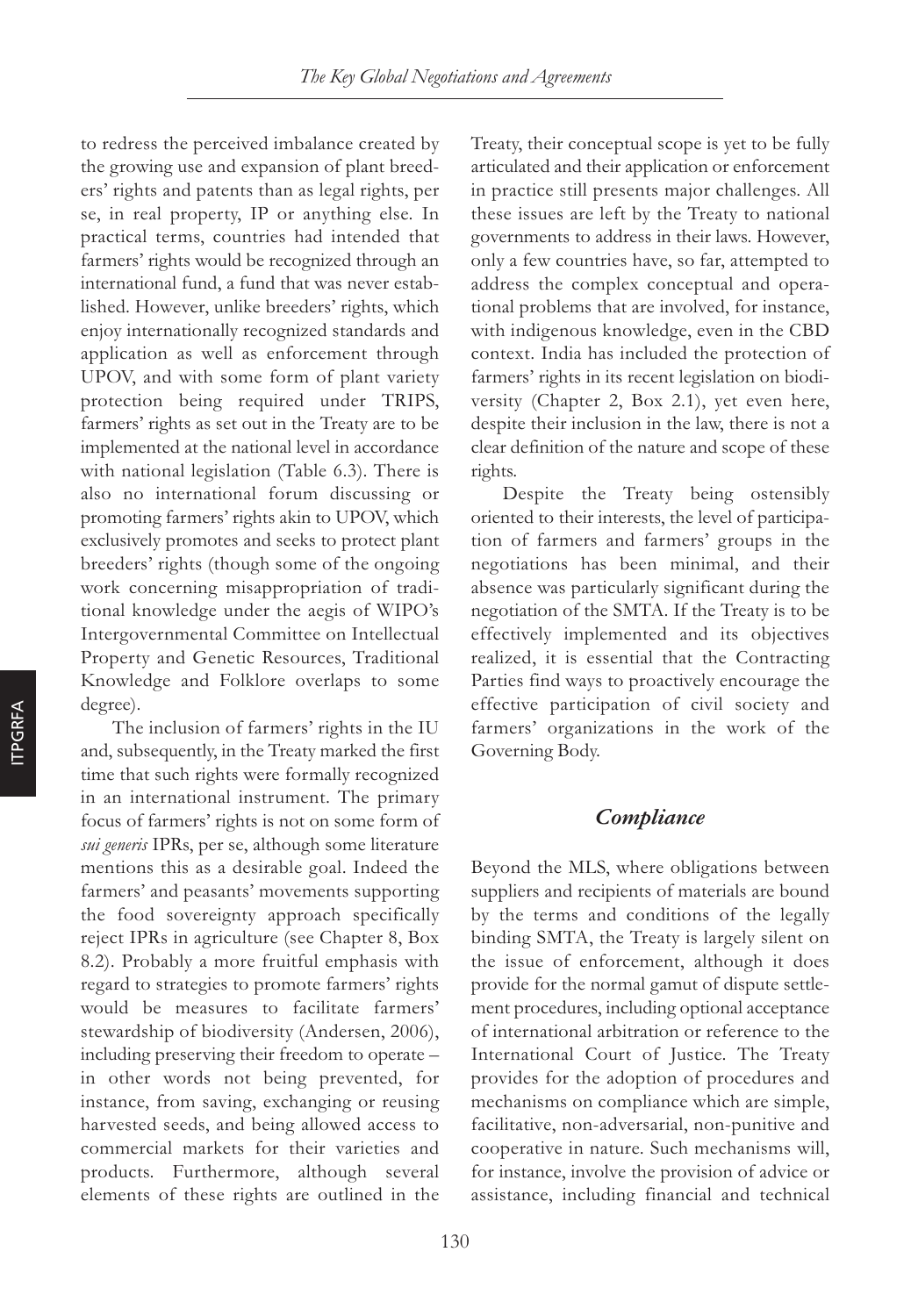| <b>Breeders' Rights</b>                                                                                                                                                                                                                           | Farmers' Rights                                                                                                                                                                                                                                                                                                                                                                        |
|---------------------------------------------------------------------------------------------------------------------------------------------------------------------------------------------------------------------------------------------------|----------------------------------------------------------------------------------------------------------------------------------------------------------------------------------------------------------------------------------------------------------------------------------------------------------------------------------------------------------------------------------------|
| Internationalized in conception and enforcement<br>through TRIPs Article 27.3(b) (which requires<br>PVP but does not specify UPOV's PBRs or any<br>other particular form) and UPOV, although<br>granted on a national basis through national law. | Can only be elaborated and implemented at the<br>national level, although recognized in the Treaty<br>- the only international agreement to do so.                                                                                                                                                                                                                                     |
| Strictly IPRs, with more-or-less clear subject<br>matter and legally defined scope or 'boundaries',<br>including territorial limits and time limitation of,<br>usually, up to 25 years for trees and vines and<br>20 years for other plants.      | A bundle of rights, which may include elements of,<br>but extend far beyond, IPRs per se. The scope and<br>contents are yet to be fully elaborated (the Treaty<br>has an indicative list of elements). Perceived as not<br>subject to time or territorial limitations as such.                                                                                                         |
| Private monopoly rights restricting others'<br>actions without the permission of the 'owner'<br>of the property concerned.                                                                                                                        | Conceived as largely collective/communal in<br>nature and tend to be non-exclusive, since they<br>promote sharing and exchange of materials<br>and knowledge. Carry a certain connotation of<br>freedom from restriction, i.e. rights not to be<br>restricted in carrying out certain actions,<br>especially to save, use, exchange and sell farm-<br>saved seed/propagating material. |
| Relates to commercial activities and<br>commercially oriented breeding.                                                                                                                                                                           | Cover much more than commercially oriented<br>activities and issues and include social/policy/<br>political issues, e.g. right to participate in decision<br>making.                                                                                                                                                                                                                   |
| Granted upon the satisfaction of a definite<br>set of criteria:<br>• (commercial) novelty;<br>· distinctness:<br>· uniformity;<br>• stability; and<br>• appropriate denomination.                                                                 | Considered inherent by virtue of past and<br>present contribution in the development of<br>varieties, knowledge and technology.                                                                                                                                                                                                                                                        |
| No requirement or obligation to share benefits<br>even if materials or knowledge are obtained from<br>traditional knowledge or other unprotected sources.                                                                                         | Expectation or right to share benefits when<br>their genetic material or knowledge has been<br>used in the development of a protected variety.                                                                                                                                                                                                                                         |

**Table 6.3** *Main differences between plant breeders' rights and farmers' rights*

assistance, technology transfer, training, and other capacity-building measures. The Treaty anticipates a mostly cooperative and consensual approach to implementation, to dealing with disputes and outstanding or emerging issues, and to encouraging compliance. This is, in large part, because all countries are interdependent where PGRFA are concerned and all share a common interest in their conservation and sustainable utilization. It is also a reflection of the compromises, or lack of them, on the issue of enforcement during the negotiations. At its First Session, the Governing Body adopted a resolution establishing a compliance committee, though without mandate or terms of reference. It postponed consideration of the procedures and operational mechanisms of the committee to its Second Session, and agreed on provisional procedures and operational mechanisms which would allow parties to raise issues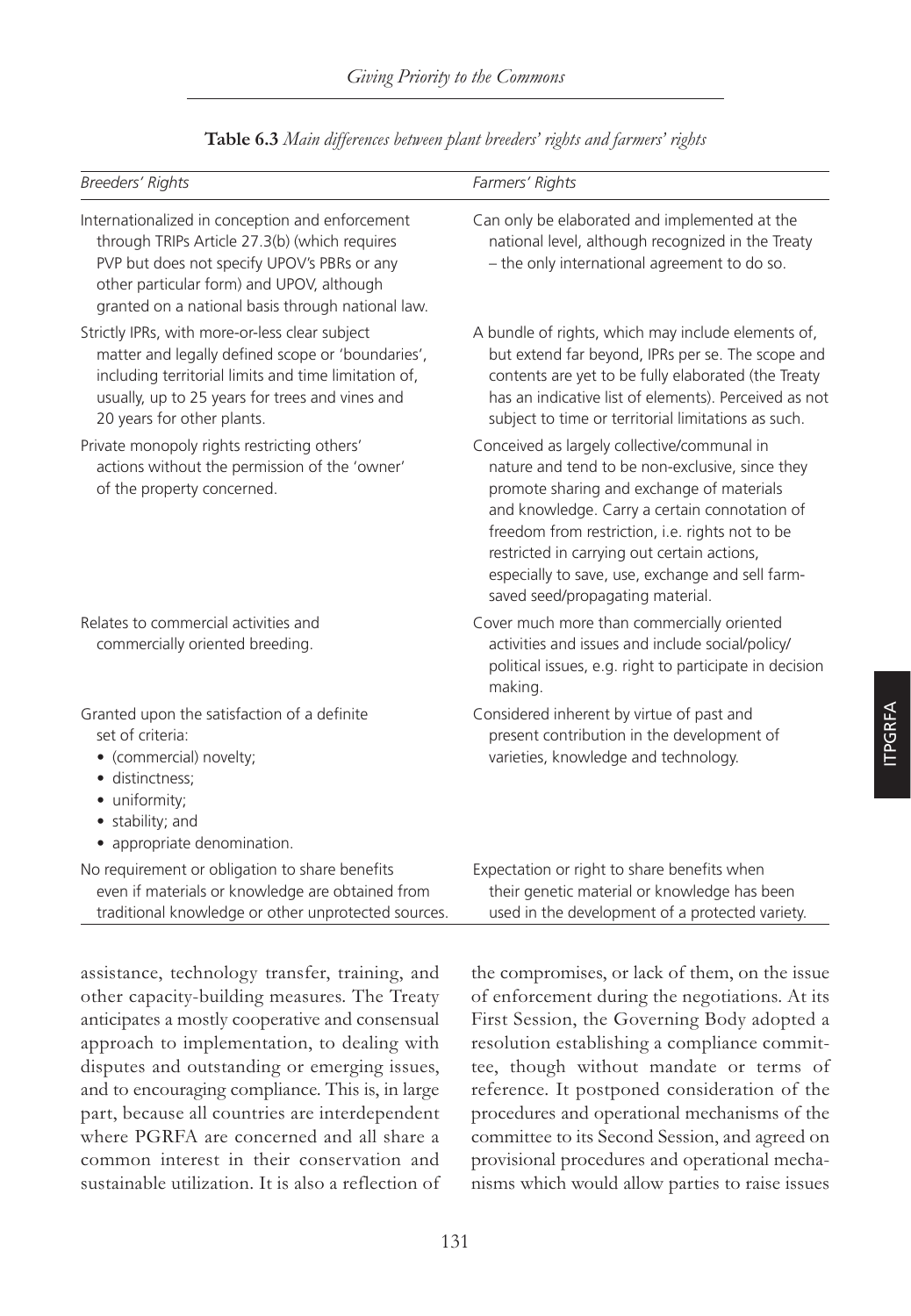of compliance in advance of the Governing Body's sessions.

## *Conservation and sustainable use of PGRFA*

The MLS received the most attention during the negotiations of the Treaty. Now that the basic rules for the MLS have been established and the SMTA agreed, the Governing Body should be able to shift a larger proportion of its attention to sustainable use under the Treaty. Sustainable use of PGRFA is the ultimate goal. The MLS is not an end itself; it exists to support sustainable use. Moreover, apart from those parts of the Treaty concerning the MLS, the Treaty applies to all PGRFA (in other words well beyond the Annex I list). Article 5, concerning conservation of all PGRFA, encourages countries, subject to national legislation, to survey existing inventories, collect materials under threat, support farmers to conserve on-farm, promote *in-situ* conservation of wild crop relatives and wild plants, and document, characterize, regenerate and evaluate PGRFA. Article 6 obliges member countries to develop policy and legal measures to promote the sustainable use of all PGRFA; it provides an indicative (and mixed) list of the kinds of activities such laws and policies should support, including maintenance of diverse farming systems, research that maximizes variation for farmers' benefit, broadening the genetic base of crops available to farmers, and expanding use of local and locally adapted crops and underutilized species. The two articles provide a framework for future work on sustainable use and conservation. The immediate challenge for the Governing Body will be to develop a programme of work related to these two articles that fully exploits the fact that governments, having just ratified the Treaty, are going to be more willing to invest resources in these areas than they have been in the past.

# *Looking Forward, Looking Back*

#### *Using the MLS and SMTA*

Through the Treaty, governments have set up an innovative mechanism to maintain a managed commons for PGRFA. Many issues remain to be ironed out in the course of implementation, however, including how countries are going to approach implementing their participation in the commons, both as suppliers and receivers of materials. To date, there have been very few examples of national implementation to look to as examples, although some regional meetings have been held to tentatively explore possible means to develop harmonized approaches to implementation. There is clearly a need for assistance to be made available, upon request, to assist national policymakers and technicians think through issues such as:

- What materials are in the management and control of the government and in the public domain?
- What information system should they be developing and how can they link it to whatever system is developed as the 'leader' in the global information system envisaged under the Treaty?
- How will they circulate non-Annex I materials?

In addition, on a related issue, countries will have to consider their capacity to ensure the health of samples they supply.

At this point, it is difficult to predict what the role of companies will be in the Treaty's MLS. For the time being, they are under no obligation to make any materials available to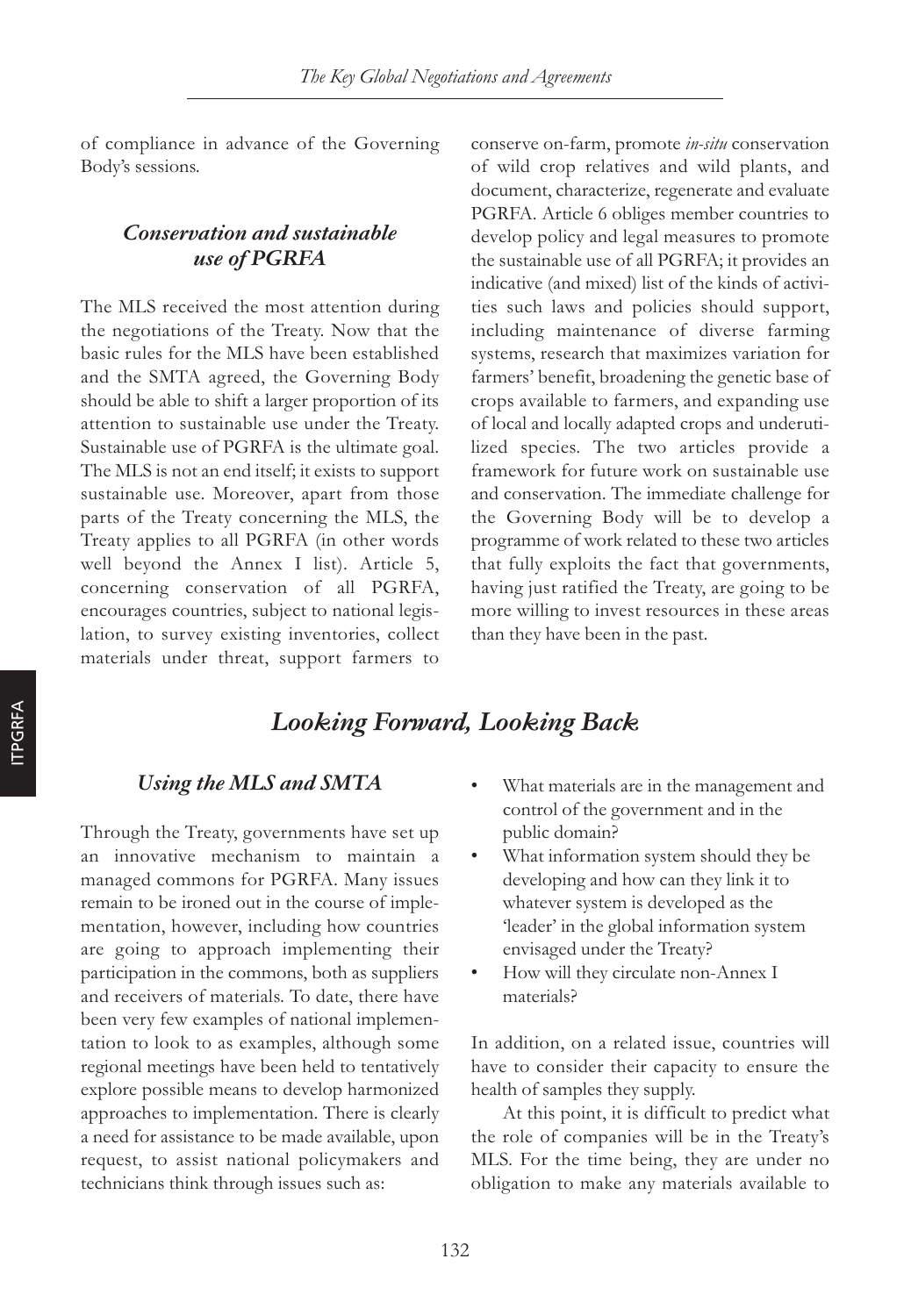others. The Treaty includes provision for a review, within two years of entering into force (that is, say, by June 2006, but the review has not taken place), of whether to discontinue facilitated access to natural and legal persons (in other words companies) that do not themselves include materials in the MLS. On the one hand, pushing forward with such a review now would be premature, potentially raising tensions among a range of actors both inside and outside the MLS at just the time it needs stability and widespread support. On the other hand, the obligation is there, explicitly stated in the Treaty, and the Governing Body will eventually need to make some sort of decision about how to address this issue.

A more immediate question is how frequently private companies will actually request genetic resources from the MLS. In May 2007, the ISF published an opinion piece questioning 'the degree to which the SMTA is acceptable in practice for seed companies to utilize material'. The paper goes on to state that:

*… the main concerns of the seed industry are linked to the absence of a threshold for the level of incorporation of accessed material in the final product, and to ambiguity as regards the duration of benefit sharing in case of restrictions for further research and breeding.* (ISF, 2007)

Meanwhile, some companies have indicated independently, to some CGIAR Centres, that they have reservations about receiving materials under the SMTA, citing similar concerns. It is possible, therefore, that the most likely candidates for 'triggering' the mandatory benefit sharing provisions of the Treaty and SMTA may seek PGRFA from other sources, at least for the time being.

It might seem a disappointing start for the operation of the MLS to find that a significant subset of would-be users may choose not to participate in the system. However, representatives of the private sector have said at various meetings that they already had access to (or collections of) the materials they need for the next 5–15 years to support their breeding work. In other words, they did not have pressing needs for access to materials through a global multilateral system, at least not for some time. Only '1.7 [per cent] of samples distributed from the *ex-situ* collections hosted by the CGIAR Centres between 1974 and 2005 inclusive went to commercial companies' (Gaiji, 2006). Evidently most companies already had what they needed (or could get it from other sources). Perhaps then, even if companies did not have these reservations about the SMTA, they would not be accessing much material through the MLS, at least not for a number of years.

The CGIAR Centres themselves will be significant players in the day-to-day operation of the MLS, given their mandate to provide facilitated access to the materials they host in gene banks (and improved materials) and given that these collections represent a significant proportion of the total materials available through the MLS (Box 6.5). In the first nine months of 2007, the CGIAR Centres distributed 97,500 samples (in 833 shipments) under the terms and conditions of the SMTA. During the same period, only 3 would-be recipients refused to take materials under the SMTA (SGRP, 2007).

Although the participation of civil society organizations (CSOs) dropped off over the course of the negotiations of the Treaty and, later, the SMTA, there are potentially very important roles for farmers' and civil society organizations to play in monitoring the proper functioning of the MLS. Civil society organizations have been very effective in raising the alarm concerning allegations of improper actions by a range of actors vis-à-vis genetic resources, and their participation in raising awareness about the MLS and promoting compliance with its spirit will be important. The launching of the MLS provides a poten-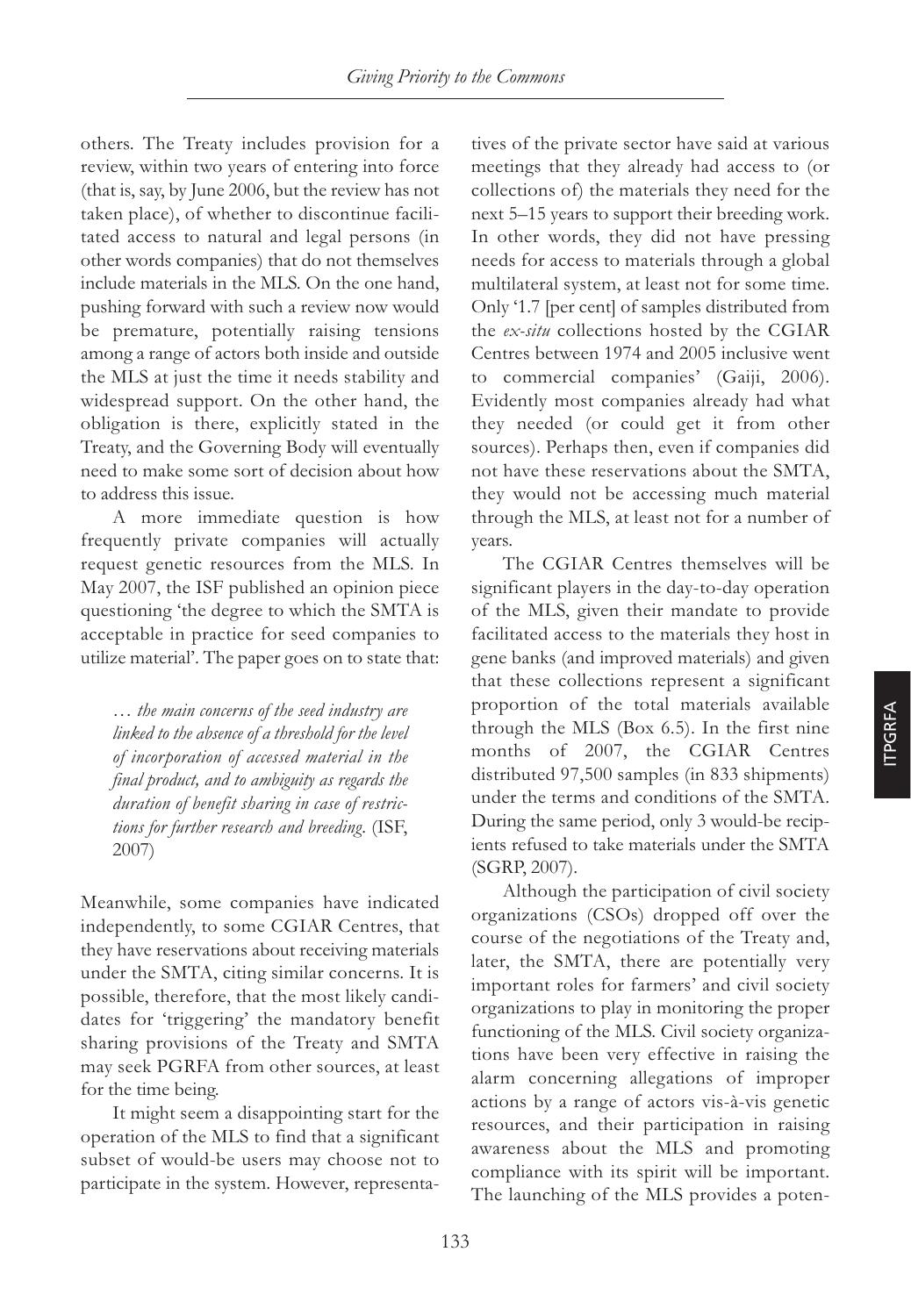#### **Box 6.5 The CGIAR Centres under the Treaty**

A significant portion of public agricultural research has traditionally been carried out by the CGIAR Centres. The CGIAR is an informal association, founded in 1971, whose mission is to contribute to food security and poverty eradication in developing countries through research, partnerships, capacity building and policy support, promoting sustainable agricultural development based on the environmentally sound management of natural resources. Its membership consists of 47 countries (of which 25 are developing countries), four private foundations, and 13 regional and international organizations. It is sponsored by the FAO, the International Fund for Agricultural Development, the United Nations Development Programme and the World Bank. In 2005, CGIAR members contributed approximately US\$450 million to the CGIAR Centres.

The CGIAR supports an international network of 15 Centres, which include Bioversity International, based in Rome; the International Rice Research Institute (IRRI), based in the Philippines; the International Maize and Wheat Improvement Center (CIMMYT), based in Mexico; and the International Center for Tropical Agriculture (CIAT), based in Colombia. Eleven CGIAR Centres collectively hold approximately 13 per cent of the *ex-situ* PGRFA in the world, with over 700,000 accessions of crop, forage and agroforestry species, encompassing farmers' varieties, improved varieties and wild relative species. Of these, 601,323 were designated, under agreements made in 1994 between the CGIAR Centres and the FAO, to be held 'in trust for the benefit of the international community, in particular the developing countries'. These agreements have been supplanted by the Agreements Between the 11 CGIAR Centres Holding *ex-situ* Collections of PGRFA and the Governing Body of the International Treaty signed on 16 October 2006. Under the Treaty, the CGIAR's *ex-situ* collections of Annex I genetic resources have been added to the MLS and will be distributed using the SMTA. Non-Annex I materials are distributed – as directed by the Treaty – using the MTA Centres used pursuant to the In Trust Agreements of 1994 until the MTA is amended by the Governing Body.

Guiding Principles issued in 1996 stated that the CGIAR Centres will not seek IP control over derivatives:

*… except in those rare cases when this is needed to facilitate technology transfer or otherwise protect the interests of developing nations. The Centres do not see their protection of IP as a mechanism for securing financial returns for their germplasm research activities, and will not view potential returns as a source of operating funds* (CGIAR, 2003).

In 2000, attempts to introduce further consideration of the Centres' use of IPRs (CGIAR, 2003) met with stiff resistance by civil society organizations (Thornström, 2001), and finally a statement was issued by the Centres' Directors that, pending resolution of a number of issues, no new guiding principles on IPRs would be adopted (CDC, 2003).

In 1998, a case of a recipient seeking plant breeders' rights over materials received from a Centre was widely publicized by the RAFI (now ETC Group) (RAFI/HSCA, 1998). The Centre involved – ICRISAT – demanded that the claim be withdrawn, as in the end it was. More recently, CIAT has been involved in challenging a patent granted in the US over a yellow bean named variety (Enola). CIAT did not actually supply the bean to the patentee, Mr Larry Proctor; however, CIAT holds very similar beans in the international collection it hosts, and, pursuant to the US patent, CIAT should not send its equivalent beans into the US. Objecting to this, CIAT wrote a letter to Proctor stating that CIAT would continue to export the beans into the US. In 2000, CIAT challenged the patent, asking for a re-exami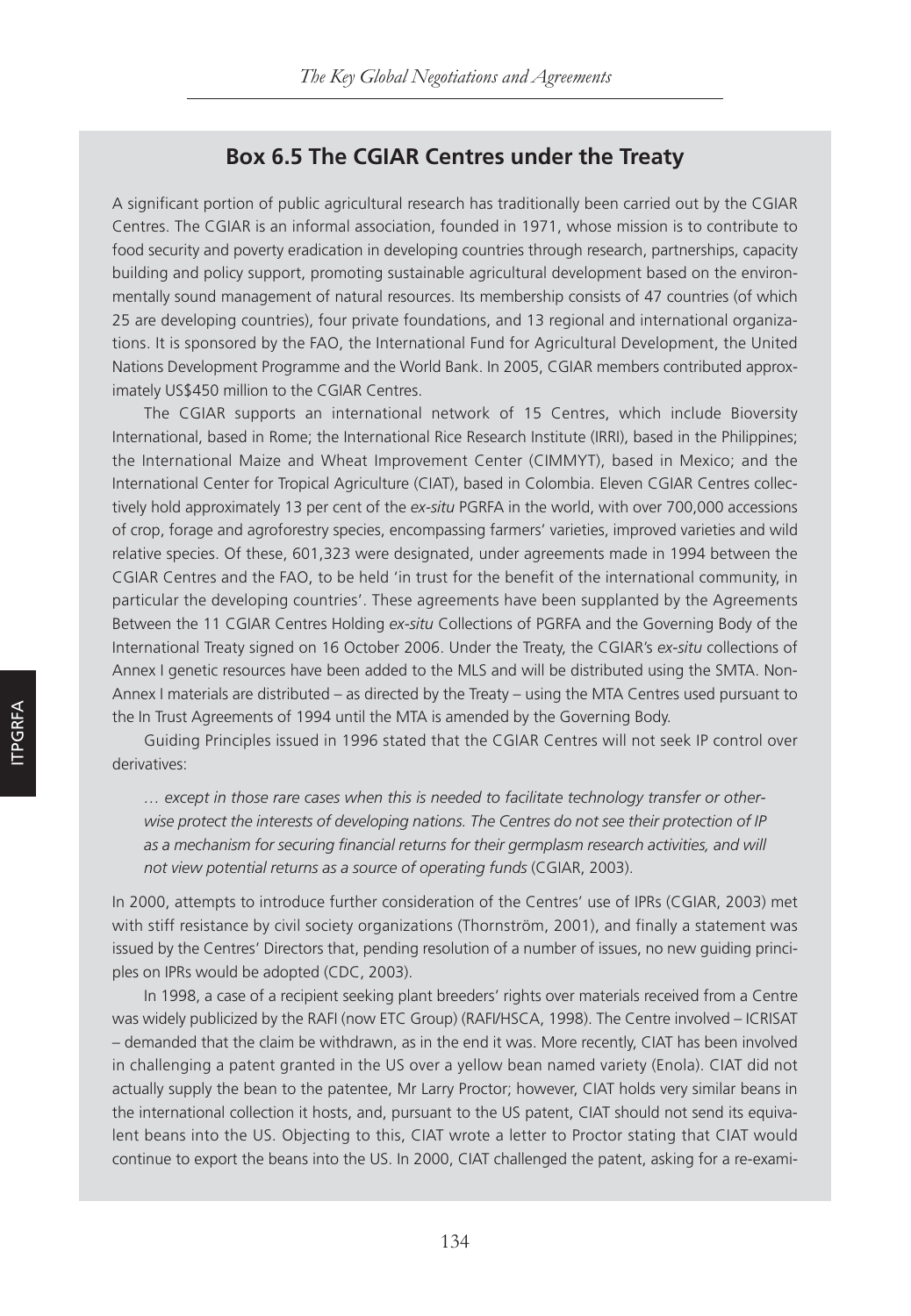nation. Finally, in March 2007, the Patent Examiner notified the patent owner that his claims had been rejected. Since then, Proctor has filed an application with the Board of Patent Appeals and Interferences (CGRFA, 2007).

Given the high numbers of MTAs that have been sent around the world by the CGIAR Centres over the years, there have been very few cases of alleged inappropriate use of materials – in other words use in contravention of those MTAs – by recipients seeking IPRs. In 2004, it was reported that:

*Of approximately 500,000 accessions 'designated' by the CGIAR, fewer than 200 cases of improper IPR applications/protection have been alleged. All but a handful of these allegations have proven baseless. Allegations associated with fewer than one thousandth of one per cent of total distributions have been substantive enough to provoke action, and in all relevant cases the result was the withdrawal of the application or of the grant of protection. The low rate of 'abuse' does not, of course, excuse those situations in which it has taken place, but it does add context and perspective to the magnitude of the problem.* (Fowler et al, 2004)

tially very important opening for them to reenter the stage in highly proactive, provocative and positive ways. Of course, some CSOs and farmers' organizations will also be recipients, and possibly suppliers, of PGRFA under the MLS.

## *What to put on the list?*

Some of the hardest and longest negotiated components of the Treaty concern the list of crops to be included in the MLS. The inclusion or non-inclusion of many crops was informed as much by political and strategic considerations as by scientific conclusions. During the negotiations that resulted in the current list, many important crops which clearly or apparently satisfy the criteria set out under the Treaty for inclusion were excluded, for example:

- among food crops: soya bean, groundnut, onion, tomato, cucumber, grape, olive and sugar cane;
- among wild relatives: species of *Phaseolus*, *Solanum*, *Musa*, *Zea*, *Aegilops*, cassava included in the genus *Manihot*;
- most tropical forages; and

• among industrial crops: rubber, oil palm, tea, coffee and cocoa.

One of the main drivers of the expanding and contracting size of the Annex I list was the constantly shifting expectations and positions taken by delegates concerning benefit sharing. Many developing countries felt that, in the absence of appropriate and effective mechanisms for benefit sharing, the Treaty would reinforce historic patterns of Northern exploitation and appropriation of Southern genetic resources without any benefits accruing to the South. They withheld consent or opposed inclusion in the hope of compelling the inclusion of stronger or more effective provisions for benefit sharing. The choice to exclude some crops was also informed by the special interests of particular parties, where, for instance, a country was the centre of origin of the particular crop and wished to retain at least some control over it in the hope of benefiting from it under the terms and provisions of the CBD. Others appear to have withheld inclusion on a tit-for-tat basis. It has been suggested that had a particular country been willing to allow inclusion of particular crops, 'this might well have sparked reciprocal concessions from other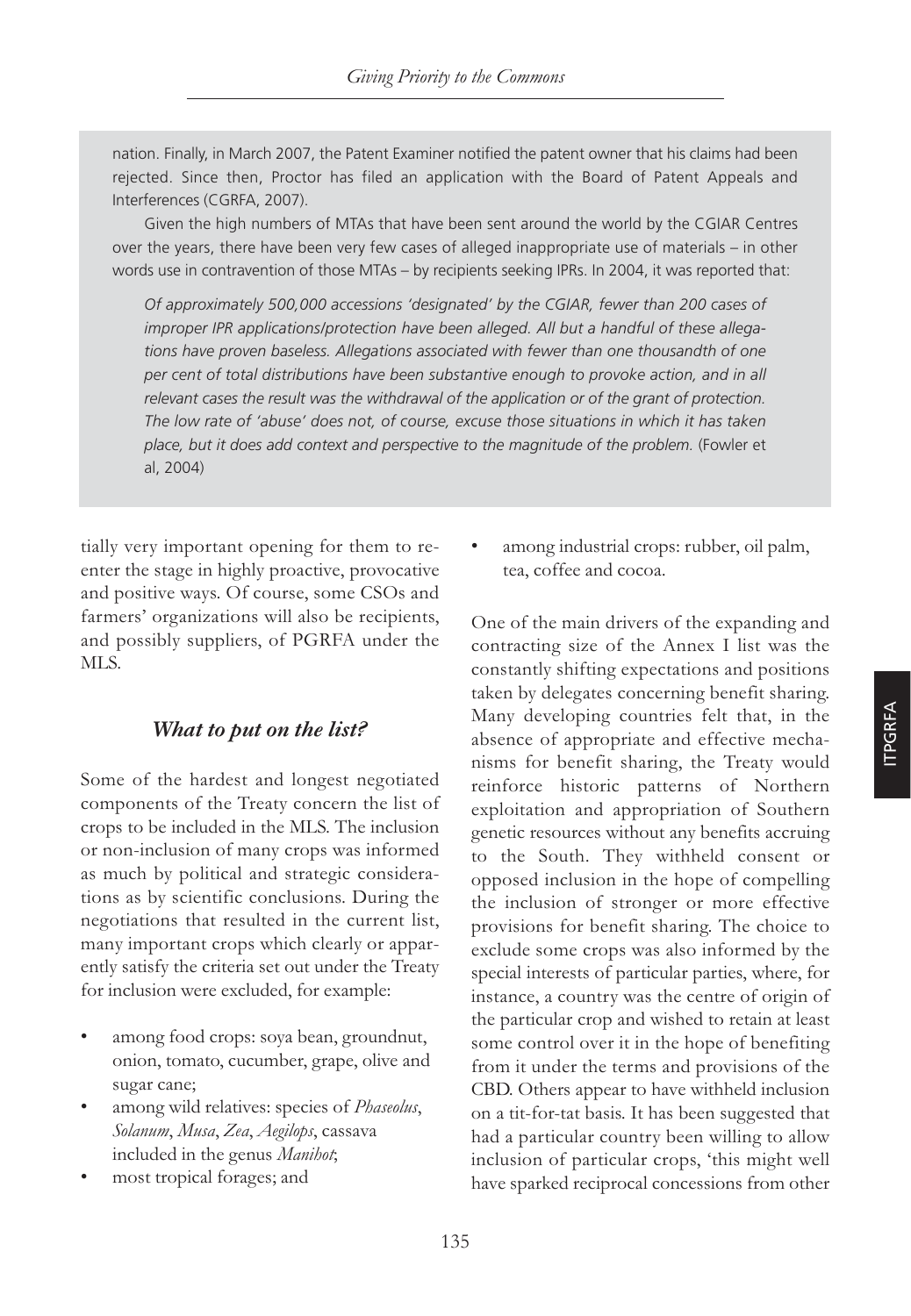countries on other crops' (Moore and Tymowski, 2005). We know that the opposite was certainly the case: in the last sessions of the negotiations, a number of species were taken out of Annex I list in a series of reciprocal retaliations (see Appendix 3 of this book).

The Annex I list of crops could be expanded, and the issue is likely to be raised at some point in the future by the Governing Body. On the adoption of the Treaty, the European region issued a statement in effect calling for the list of crops to be extended and diversified as quickly as possible as a way for the Treaty to have maximum impact on world food security. The Center for Genetic Resources, in The Netherlands, has adopted the policy of using the SMTA whenever possible for transfers of non-Annex I materials around the world.<sup>3</sup> This position reflects, to a large extent, the aspirations of many other parties, roleplayers and stakeholders. Such developments could create precedents that could be followed by parties and other organizations, thereby broadening the de facto scope of the MLS. Such de facto broadening would set the stage for a de jure lengthening of the list by way of future Governing Body decisions.

Clearly, these are early days for the MLS; everyone is waiting to see how it actually performs before pushing for expansion of the list. If it works well, and the benefits – all the benefits, not just the monetary benefits – are clear to see, increasing the scope of the list should be relatively straightforward, or at least as straightforward as things can get when more than 100 countries have to agree.

#### *Balancing IP and the commons*

IP and related issues presented by the implementation of the Treaty are all, in large part, a reflection of the controversies in the broader international arena. Undoubtedly, IPRs and associated marketing of products form an important, and often primary, incentive behind most commercial breeding activities. At present, the key challenge at the multilateral level is to forge greater consensus on the means and mechanisms of having IPRs support access to genetic resources and equitable sharing of benefits. However, for the Treaty specifically, the main concern is how to ensure that IPRs do not unduly inhibit the ability of parties and public institutions to access materials and technology required to carry out research and breeding at the national, institutional and local levels to address food security issues.

The Treaty recognizes that IPRs are an important issue that might affect its implementation and tries to address this directly to some extent. The Treaty pretty artfully creates as much horizontally distributed (in other words across national borders) open research space as is possible, given the pre-existing IP laws and obligations of almost all of the negotiating parties. The interface between the open, public space of the research commons and assertions of private control through IPRs or other restrictive approaches which demarcate the boundaries of the 'commons' was, in fact, one of the main preoccupations of the negotiations. Consider, for example, how the mandatory benefit clause is not triggered by standard plant breeders' rights, because the material is still available for research and breeding, but is triggered by most patents, which generally disallow use for research and further breeding. These are not trite or haphazard distinctions; they reflect the end points of highly politicized negotiations over positions negotiators held dear. And not everyone is equally pleased with the final results. The distinction between PBRs and patents in the Treaty has prompted negative reactions from the biggest, biotechbased life sciences/seed companies, which rely proportionately far more on patents than smaller, traditional breeding companies (which generally seek PBRs). The big companies would prefer to have the mandatory benefit sharing provisions triggered by commercialization, regardless of the form of IPRs claimed and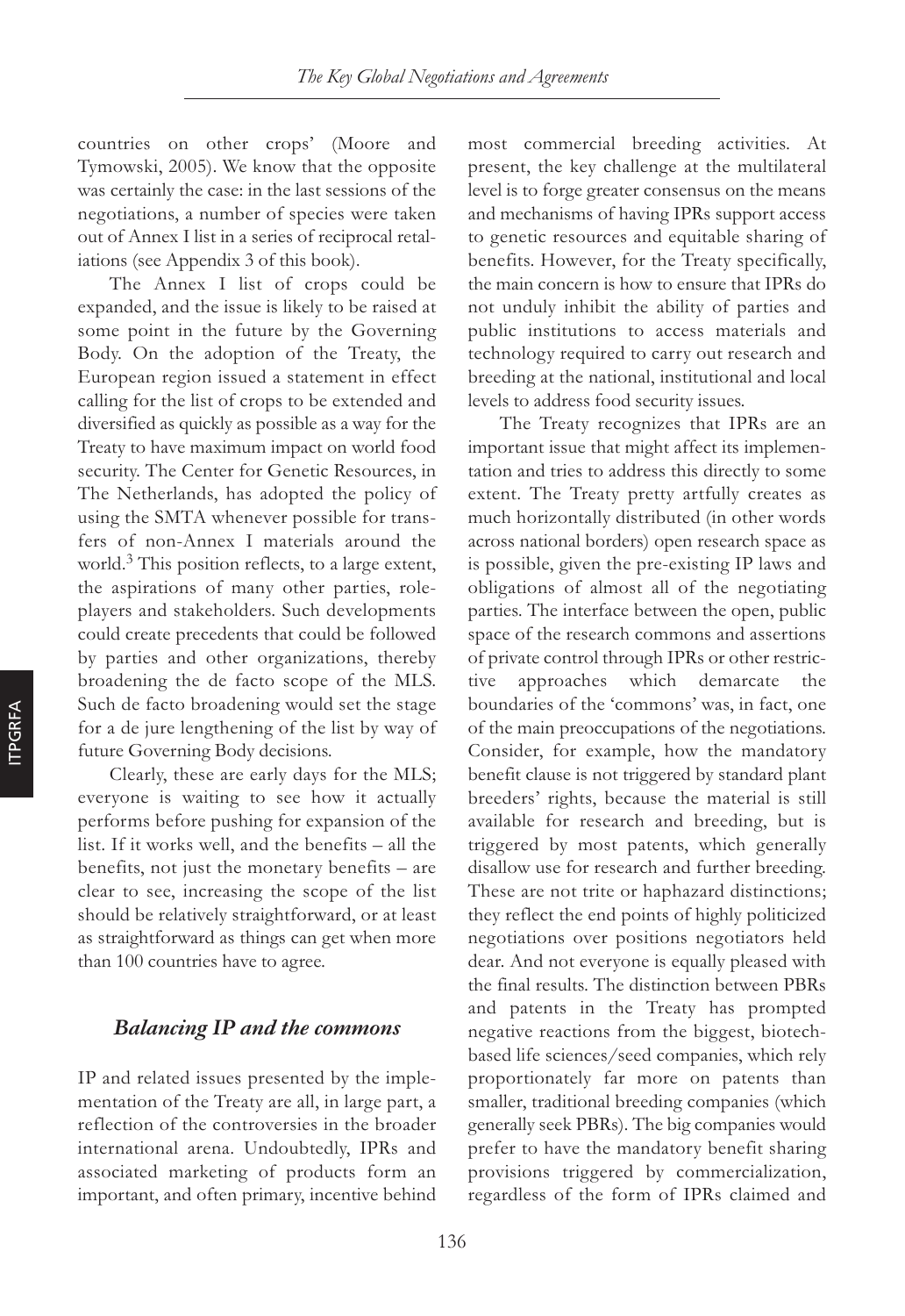whether or not the commercialized products are available for further research or breeding.

#### *Implementation and extension*

The creation of the MLS under the Treaty responds to concerns that important uses of PGRFA can and will be frustrated through the spread of laws (and technologies) that facilitate restrictive controls over people's uses of such resources. Bilaterally oriented access and benefit sharing and IP are among the most commonly cited issues in this context. The MLS directly addresses concerns about bilateral ABS laws by offering an alternative model. The MLS does not address IP issues nearly so directly, however. It merely recognizes and accommodates existing (and possible future) IP laws at the peripheries of the system. When the IP law invoked does not infringe upon the basic tenet of the plant genetic resource commons – that the material is available for further research and breeding without restriction – the MLS does not 'layer on' additional obligations. Thus UPOV-inspired PVP laws, which include research and breeding exemptions, do not trigger the benefit sharing clause of the SMTA. But when the IPR sought (or technology developed) prevents further use of PGRFA in ways that are inconsistent with the spirit of the commons, then the MLS (through the SMTA) requires the owner of that IP or technology to pay a surcharge, penalizing them, in a sense, for not keeping their materials in the commons. So while the Treaty does not make, break or alter IP laws, it is not value-neutral, and it does create additional obligations – sharing 1.1 per cent of sales – for some sorts of IPR holders.

#### *National implementation*

The MLS is brand new, and to date, very few countries have made fixed plans for its implementation in their domestic laws and/or practices. They need to do so soon, however, and may need technical assistance, upon request, to work out the most appropriate means of implementation in their specific contexts. The CGRFA Centres started using the SMTA in January 2007, but it is too early to make any informed observations about how it is actually functioning. What one can do, and what we have done in this chapter, is reflect upon the texts of the Treaty and the SMTA, the negotiations the led up to their adoption and the brief period of shuffling around the starting line that has passed since the Governing Body adopted the text of the SMTA in June 2006.

### *Beyond plants to all genetic resources for food and agriculture?*

What implications do the Treaty, and the PGRFA commons it creates, have for future international policymaking? The Commission on Genetic Resources for Food and Agriculture is currently working on animal genetic resources for food and agriculture (Box 6.6). These too are also a global resource essential to achieving food security and to ensuring sustainable livelihoods, especially in marginal areas. A global plan of action on animal genetic resources was agreed at the first International Technical Conference on the subject held in September 2007 in Interlaken, Switzerland, 11 years after that on plant genetic resources in Leipzig. The Technical Conference also received the first 'Report on the state of the world's animal genetic resources', which was compiled by the FAO. The report's analysis has been welcomed by a range of social organizations of pastoralists, herders and farmers, since it recognizes that the industrial livestock system is a major cause of biodiversity loss. However, they have criticized the plan of action for failing to 'challenge the policies that cause the loss of diversity' and governments for failing to commit substantial finances to carry through the plan (UKABC, 2007).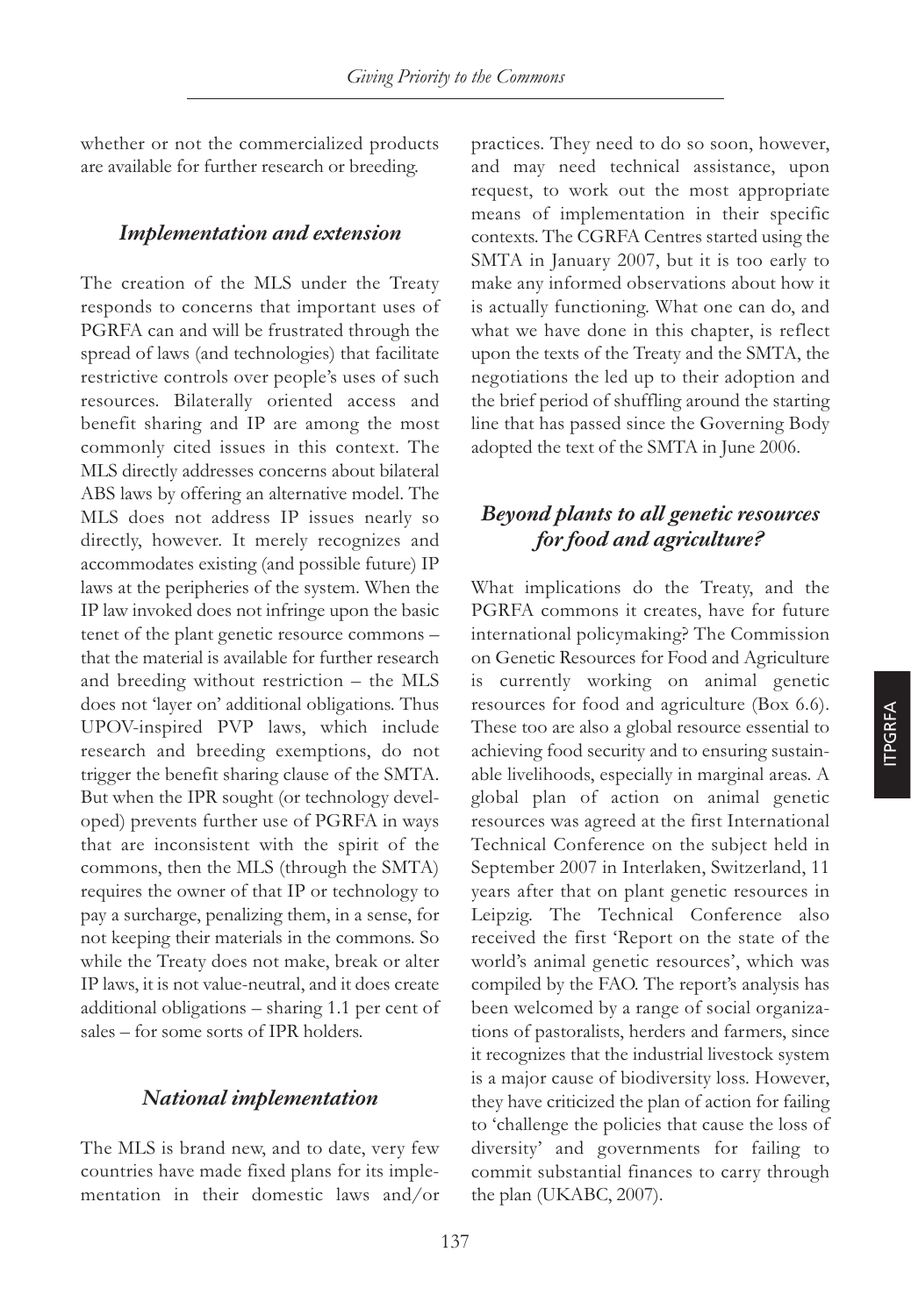#### **Box 6.6 Animal genetic resources**

Around 20 per cent of animal breeds are at risk of extinction, with one breed lost each month, according to the FAO. Of the more than 7600 breeds in the FAO's global database of farm animal genetic resources, 190 have become extinct in the past 15 years and a further 1500 are considered at risk of extinction.

Some 60 breeds of cattle, goats, pigs, horses and poultry have been lost over the last five years, according to a draft 'Report on the state of the world's animal genetic resources'.<sup>a</sup> The report is the first ever global assessment of the status of animal genetic resources and the capacity of countries to manage them in a sustainable manner.

#### *Globalization*

Keeping livestock contributes to the livelihoods of one billion people worldwide, and approximately 70 per cent of the world's rural poor depend on livestock as an important component of their livelihoods. Livestock currently accounts for about 30 per cent of agricultural gross domestic product in developing countries, a figure projected to increase to nearly 40 per cent by 2030.

According to the FAO, the globalization of livestock markets is the biggest single factor affecting farm animal diversity. Traditional production systems require multi-purpose animals, which provide a range of goods and services. Modern agriculture, on the other hand, has developed specialized breeds, optimizing specific production traits, which have achieved striking productivity increases but depend on high external input.

Just 14 of the more than 30 domesticated mammalian and bird species provide 90 per cent of human food supply from animals. 'Five species: cattle, sheep, goats, pigs and chickens, provide the majority of food production,' says Irene Hoffmann, Chief of the FAO's Animal Production Service:

*Selection in high-output breeds is focused on production traits and tends to underrate functional and adaptive traits. This process leads to a narrowing genetic base both within the commercially successful breeds and as other breeds, and indeed species, are discarded in response to market forces.*

#### *Maintaining diversity*

The existing animal gene pool contains valuable resources for future food security and agricultural development, particularly in harsh environments. 'Maintaining animal genetic diversity will allow future generations to select stocks or develop new breeds to cope with emerging issues, such as climate change, diseases and changing socioeconomic factors,' said José Esquinas-Alcázar as Secretary of the FAO's Commission on Genetic Resources for Food and Agriculture.

Because of countries' interdependence on animal genetic resources, there is a need to facilitate the continued exchange and further development of these resources, without unnecessary barriers, and to ensure that benefits reach farmers, pastoralists, breeders, consumers and society as a whole, adds Esquinas-Alcázar.

*Note:* <sup>a</sup> Final report available as document CGRFA-11/07/Inf.6 at www.fao.org/ag/cgrfa/cgrfa11.htm. *Source:* FAO news release 06/147 E, 15 December 2006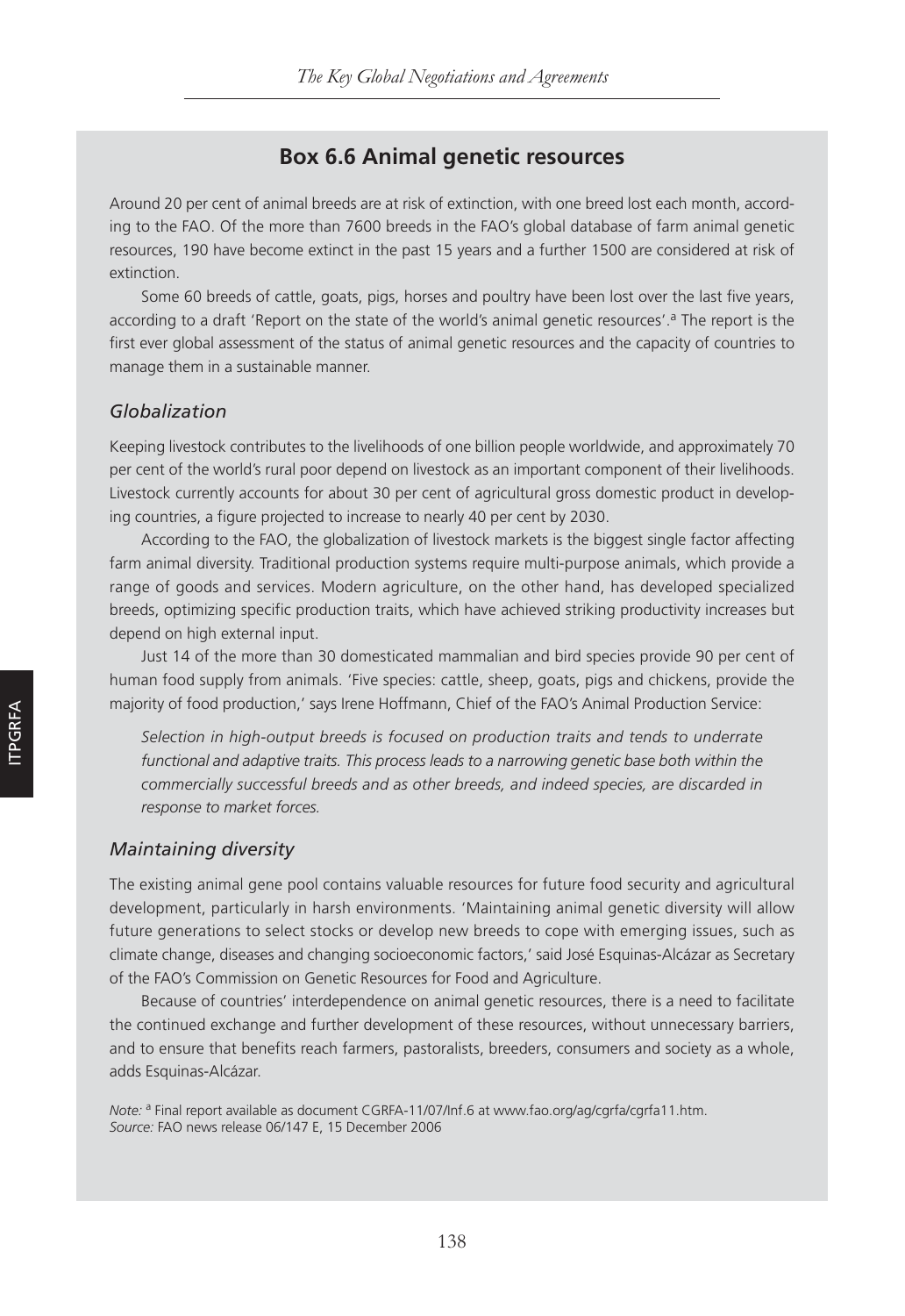The outcome of the 11th Session of the Commission on Genetic Resources for Food and Agriculture (CGRFA) in June 2007 confirmed that the Commission will take an even broader approach in the years to come. Among other things, the Commission agreed to include consideration of policies and arrangements for ABS for genetic resources for food and agriculture at the 12th meeting of the Commission, probably in 2009. Aquatic genetic resources, forest genetic resources, animal genetic resources and microbial genetic resources for food and agriculture all appear to be included in the scope of that work. In addition, the Commission highlighted repeatedly the importance of taking an ecosytem approach to agricultural biodiversity (see Chapter 8).

It is too early to say how work done on ABS for genetic resources for food and agriculture will relate to or affect the ongoing negotiations to develop a new ABS regime or regimes under the CBD (see Chapter 5). But the willingness of all countries to include ABS in the Commission's mandate reflects a growing common concern that progress on ABS issues under the CBD is taking too long, and that, ultimately, the CBD may not be sufficiently well placed to fully appreciate the nuances of the issues surrounding genetic resources for food and agriculture where ABS is concerned. It also reflects a newly confirmed trust, based on the successful conclusion of the Treaty negotiations, that the Commission has the capacity to constructively address ABS issues in ways that are tailored to the realities of food and agricultural uses. The Treaty and the MLS can therefore take some credit for having provided the international community with the confidence to address directly the particularities of genetic resources for food and agriculture as a whole in the context of ABS and to shift, at least partially, work on that subject away from a body whose focus is all biological diversity to one whose raison d'être is food and agriculture.

#### *Proliferating commons?*

The creation of the MLS may be one of the early globally endorsed signs of disillusion with exclusive forms of control accreting to public goods. Through its embrace of the MLS, the global community is saying pretty clearly that attempts to create and exploit market incentives to address conservation and development concerns, at least where PGRFA are concerned, are not getting us where we need to be. IPRs and strict controls over genetic resources through bilaterally oriented access regulations are not providing the kinds of results we expected – at least not for the large numbers of people who exist outside functioning markets and without the means to gain meaningful entry into them. The MLS supports other approaches to exploiting the value of PGRFA, approaches based on what can be gained from the exploitation of those resources through cooperative research, sharing and passing on benefits. A similar expression of global interest in more open systems of innovation and gaining value through sharing, albeit at more informal levels, is reflected in the rapidity with which 'copy left' and creative commons ideas have been seized on in the area of software development (see also Chapters 5 and 8).

The recognition of the MLS's third party beneficiary interests in the proper conduct of suppliers and recipients of germplasm in the MLS provides a precedent for how to protect the public interest in other international public goods, or, more accurately, international common interests in international common goods. In so doing, at least in the context of PGRFA under the Treaty's multilateral system, it provides a means of addressing the 'free rider' problem – a problem that plagues so many realms of activity wherein public interests and public goods end up being ignored, overridden or undermined.

The recognition of the third party beneficiary interests of the MLS will not, on its own, fix the tragedy of the commons (or the anti